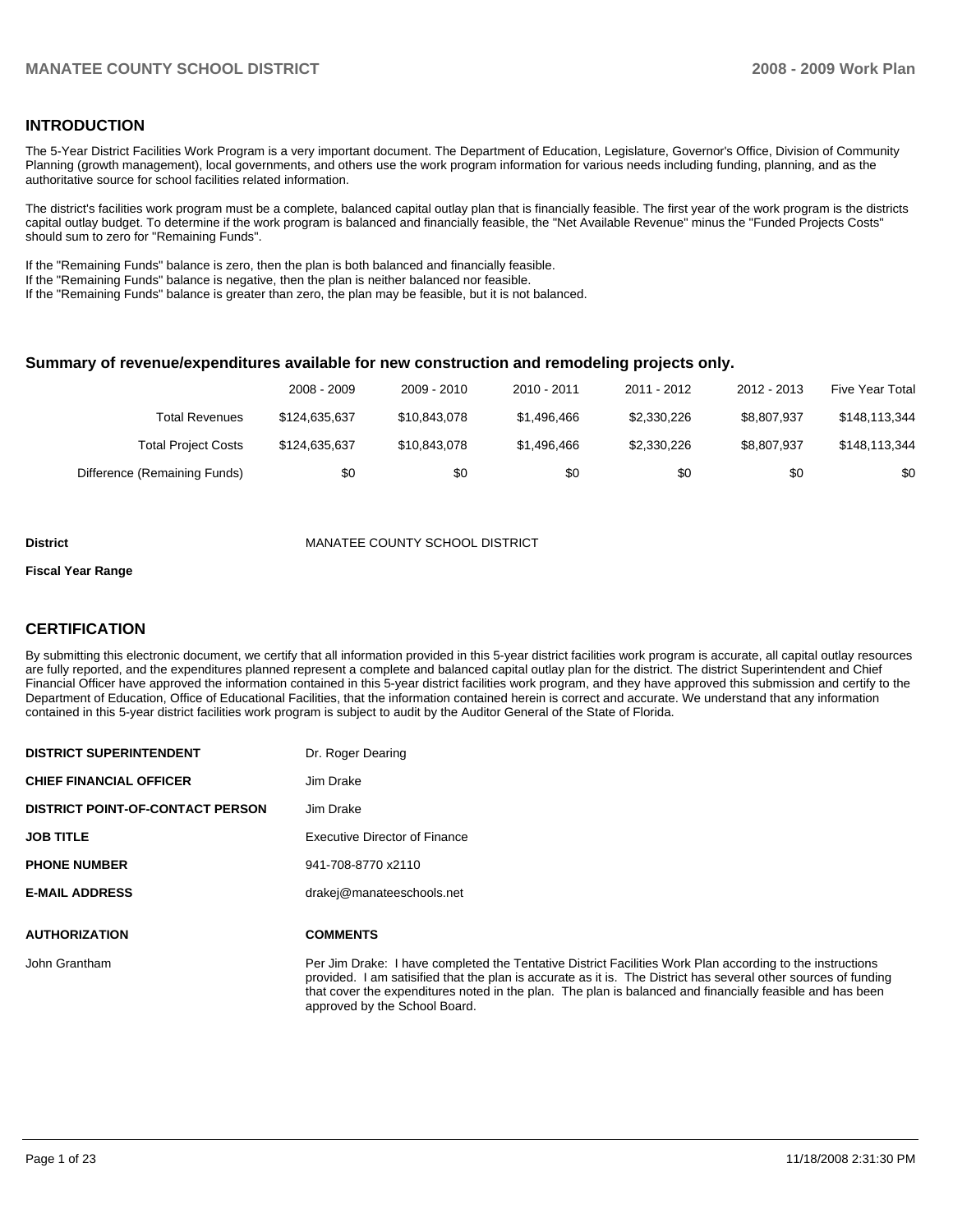# **Expenditures**

#### **Expenditure for Maintenance, Repair and Renovation from 2-Mills and PECO**

Annually, prior to the adoption of the district school budget, each school board must prepare a tentative district facilities work program that includes a schedule of major repair and renovation projects necessary to maintain the educational and ancillary facilities of the district.

|                | Item                                                                                                                                                                                                                                                                                                                                                                                                                                                                                                                                                                                                                                                                                                                                                                                                                                                                                                                                                                                                                                                                                                                                                                                                                                                                                                                                                                                                                                                                     | 2008 - 2009<br><b>Actual Budget</b> | 2009 - 2010<br>Projected | 2010 - 2011<br>Projected | 2011 - 2012<br>Projected | 2012 - 2013<br>Projected | <b>Total</b> |  |  |
|----------------|--------------------------------------------------------------------------------------------------------------------------------------------------------------------------------------------------------------------------------------------------------------------------------------------------------------------------------------------------------------------------------------------------------------------------------------------------------------------------------------------------------------------------------------------------------------------------------------------------------------------------------------------------------------------------------------------------------------------------------------------------------------------------------------------------------------------------------------------------------------------------------------------------------------------------------------------------------------------------------------------------------------------------------------------------------------------------------------------------------------------------------------------------------------------------------------------------------------------------------------------------------------------------------------------------------------------------------------------------------------------------------------------------------------------------------------------------------------------------|-------------------------------------|--------------------------|--------------------------|--------------------------|--------------------------|--------------|--|--|
| <b>HVAC</b>    |                                                                                                                                                                                                                                                                                                                                                                                                                                                                                                                                                                                                                                                                                                                                                                                                                                                                                                                                                                                                                                                                                                                                                                                                                                                                                                                                                                                                                                                                          | \$6,041,457                         | \$1,250,000              | \$1,200,000              | \$1,200,000              | \$1,250,000              | \$10,941,457 |  |  |
|                | Locations: IDA M STEWART ELEMENTARY, JAMES TILLMAN ELEMENTARY, LOUISE ROGERS JOHNSON MIDDLE, MANATEE SENIOR HIGH,<br>MARTHA B KING MIDDLE, PALMA SOLA ELEMENTARY, PALMETTO ELEMENTARY                                                                                                                                                                                                                                                                                                                                                                                                                                                                                                                                                                                                                                                                                                                                                                                                                                                                                                                                                                                                                                                                                                                                                                                                                                                                                    |                                     |                          |                          |                          |                          |              |  |  |
| Flooring       |                                                                                                                                                                                                                                                                                                                                                                                                                                                                                                                                                                                                                                                                                                                                                                                                                                                                                                                                                                                                                                                                                                                                                                                                                                                                                                                                                                                                                                                                          | \$495,000                           | \$850.000                | \$550.000                | \$800,000                | \$850,000                | \$3,545,000  |  |  |
| Locations:     | BAYSHORE SENIOR HIGH, BRADEN RIVER MIDDLE, JAMES TILLMAN ELEMENTARY, PALM VIEW ELEMENTARY, PALMETTO SENIOR<br><b>HIGH</b>                                                                                                                                                                                                                                                                                                                                                                                                                                                                                                                                                                                                                                                                                                                                                                                                                                                                                                                                                                                                                                                                                                                                                                                                                                                                                                                                                |                                     |                          |                          |                          |                          |              |  |  |
| Roofing        |                                                                                                                                                                                                                                                                                                                                                                                                                                                                                                                                                                                                                                                                                                                                                                                                                                                                                                                                                                                                                                                                                                                                                                                                                                                                                                                                                                                                                                                                          | \$1,515,861                         | \$1,620,000              | \$1,620,000              | \$1,620,000              | \$1,620,000              | \$7,995,861  |  |  |
| Locations:     | MANATEE AREA VOCATIONAL-TECHNICAL CENTER, TARA ELEMENTARY                                                                                                                                                                                                                                                                                                                                                                                                                                                                                                                                                                                                                                                                                                                                                                                                                                                                                                                                                                                                                                                                                                                                                                                                                                                                                                                                                                                                                |                                     |                          |                          |                          |                          |              |  |  |
| Safety to Life |                                                                                                                                                                                                                                                                                                                                                                                                                                                                                                                                                                                                                                                                                                                                                                                                                                                                                                                                                                                                                                                                                                                                                                                                                                                                                                                                                                                                                                                                          | \$1,261,867                         | \$600,000                | \$600,000                | \$600,000                | \$600,000                | \$3,661,867  |  |  |
| Locations:     | ANNA MARIA ELEMENTARY, ANNIE WILLIAMS ELEMENTARY, BALLARD ELEMENTARY, BAYSHORE ELEMENTARY, BAYSHORE<br>SENIOR HIGH, BLACKBURN ELEMENTARY, BLANCHE H DAUGHTREY ELEMENTARY, BRADEN RIVER ELEMENTARY, BRADEN RIVER<br>HIGH, BRADEN RIVER MIDDLE, BUFFALO CREEK MIDDLE, CARLOS E HAILE MIDDLE, DUETTE ELEMENTARY, ELECTA ARCOTTE<br>LEE MIDDLE, ELLENTON SCHOOL, FLORINE J ABEL ELEMENTARY, FRANCES WAKELAND ELEMENTARY, FREEDOM ELEMENTARY,<br>GENE WITT ELEMENTARY, GILBERT W MCNEAL ELEMENTARY, GULLETT ELEMENTARY, H S MOODY ELEMENTARY, HORIZONS<br>ACADEMY, IDA M STEWART ELEMENTARY, INSTRUCTIONAL MATERIALS CENTER, JAMES TILLMAN ELEMENTARY, JESSIE P<br>MILLER ELEMENTARY, LAKEWOOD RANCH SENIOR HIGH, LINCOLN MEMORIAL ELEMENTARY LEASE BLDG, LINCOLN MIDDLE,<br>LOUISE ROGERS JOHNSON MIDDLE, MANATEE AREA VOCATIONAL-TECHNICAL CENTER, MANATEE ELEMENTARY, MANATEE<br>SENIOR HIGH, MANATEE SUPERINTENDENT'S OFFICE, MARJORIE G KINNAN ELEMENTARY, MARTHA B KING MIDDLE, MATZKE<br>COMPLEX, MYAKKA CITY ELEMENTARY, ONECO ELEMENTARY, ORANGE RIDGE-BULLOCK SCHOOL, PALM VIEW ELEMENTARY,<br>PALMA SOLA ELEMENTARY, PALMETTO ELEMENTARY, PALMETTO SENIOR HIGH, R DAN NOLAN MIDDLE, ROBERT H PRINE<br>ELEMENTARY, SAMOSET ELEMENTARY, SARA SCOTT HARLLEE MIDDLE, SEA BREEZE ELEMENTARY, SOUTHEAST SENIOR HIGH,<br>TARA ELEMENTARY, VIRGIL MILLS ELEMENTARY, W D SUGG MIDDLE, WILLIAM H BASHAW ELEMENTARY, WILLIAM MONROE<br>ROWLETT ELEMENTARY, WILLIS ELEMENTARY  |                                     |                          |                          |                          |                          |              |  |  |
| Fencing        |                                                                                                                                                                                                                                                                                                                                                                                                                                                                                                                                                                                                                                                                                                                                                                                                                                                                                                                                                                                                                                                                                                                                                                                                                                                                                                                                                                                                                                                                          | \$140,000                           | \$75,000                 | \$75,000                 | \$75,000                 | \$75,000                 | \$440,000    |  |  |
| Locations:     | ANNA MARIA ELEMENTARY, ANNIE WILLIAMS ELEMENTARY, BALLARD ELEMENTARY, BAYSHORE ELEMENTARY, BAYSHORE<br>SENIOR HIGH, BLACKBURN ELEMENTARY, BLANCHE H DAUGHTREY ELEMENTARY, BRADEN RIVER ELEMENTARY, BRADEN RIVER<br>HIGH, BRADEN RIVER MIDDLE, BUFFALO CREEK MIDDLE, CARLOS E HAILE MIDDLE, DUETTE ELEMENTARY, ELECTA ARCOTTE<br>LEE MIDDLE, ELLENTON SCHOOL, FLORINE J ABEL ELEMENTARY, FRANCES WAKELAND ELEMENTARY, FREEDOM ELEMENTARY,<br>GENE WITT ELEMENTARY, GILBERT W MCNEAL ELEMENTARY, GULLETT ELEMENTARY, H S MOODY ELEMENTARY, HORIZONS<br>ACADEMY, IDA M STEWART ELEMENTARY, INSTRUCTIONAL MATERIALS CENTER, JAMES TILLMAN ELEMENTARY, JESSIE P<br>MILLER ELEMENTARY, LAKEWOOD RANCH SENIOR HIGH, LINCOLN MEMORIAL ELEMENTARY LEASE BLDG, LINCOLN MIDDLE,<br>LOUISE ROGERS JOHNSON MIDDLE, MANATEE AREA VOCATIONAL-TECHNICAL CENTER, MANATEE ELEMENTARY, MANATEE<br>SENIOR HIGH, MANATEE SUPERINTENDENT'S OFFICE, MARJORIE G KINNAN ELEMENTARY, MARTHA B KING MIDDLE, MATZKE<br>COMPLEX, MYAKKA CITY ELEMENTARY, ONECO ELEMENTARY, ORANGE RIDGE-BULLOCK SCHOOL, PALM VIEW ELEMENTARY,<br>PALMA SOLA ELEMENTARY, PALMETTO ELEMENTARY, PALMETTO SENIOR HIGH, R DAN NOLAN MIDDLE, ROBERT H PRINE<br> ELEMENTARY, SAMOSET ELEMENTARY, SARA SCOTT HARLLEE MIDDLE, SEA BREEZE ELEMENTARY, SOUTHEAST SENIOR HIGH,<br>TARA ELEMENTARY. VIRGIL MILLS ELEMENTARY. W D SUGG MIDDLE. WILLIAM H BASHAW ELEMENTARY. WILLIAM MONROE<br>ROWLETT ELEMENTARY, WILLIS ELEMENTARY |                                     |                          |                          |                          |                          |              |  |  |
| Parking        |                                                                                                                                                                                                                                                                                                                                                                                                                                                                                                                                                                                                                                                                                                                                                                                                                                                                                                                                                                                                                                                                                                                                                                                                                                                                                                                                                                                                                                                                          | \$255,000                           | \$200,000                | \$200,000                | \$200,000                | \$200,000                | \$1,055,000  |  |  |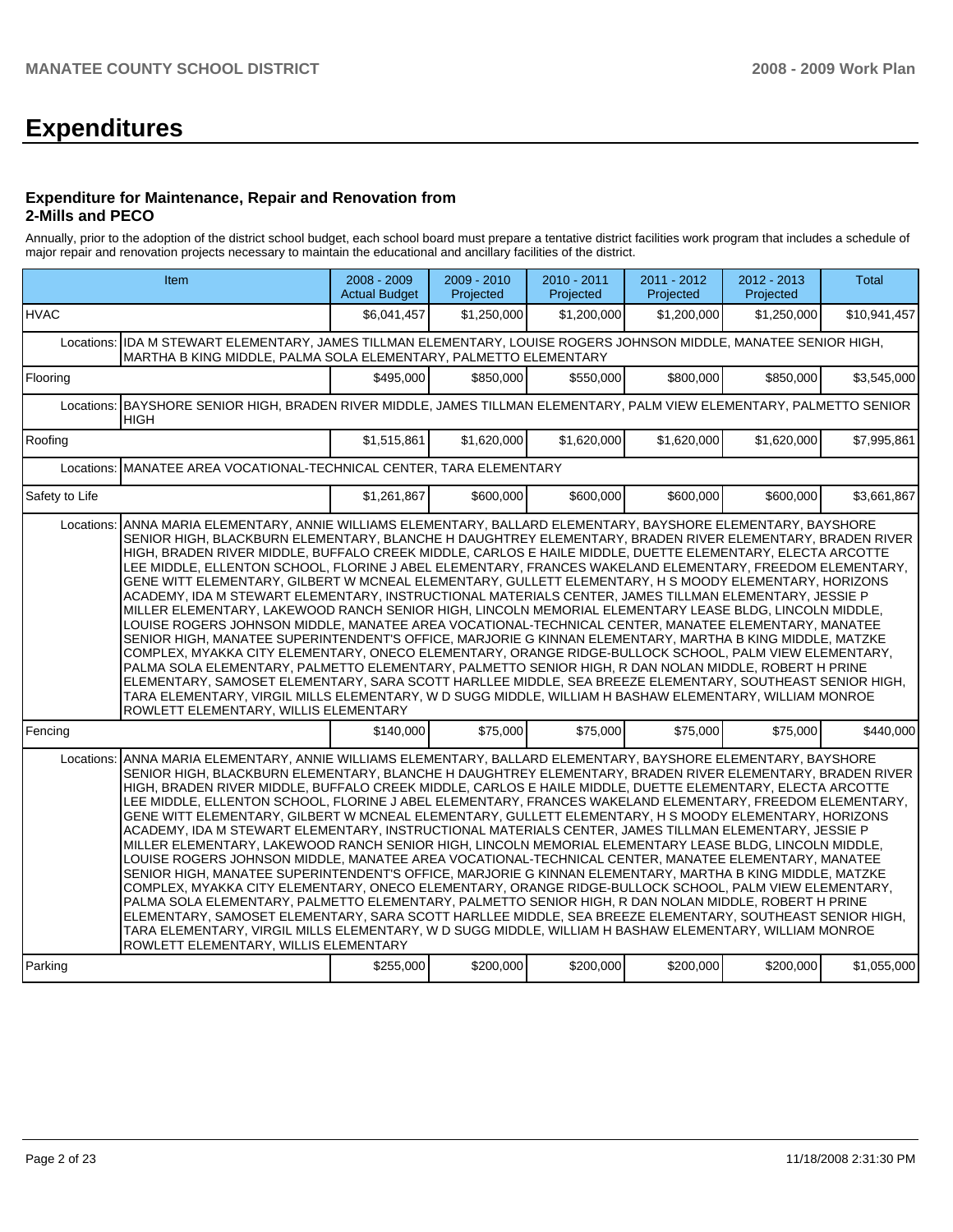|                                  | Locations: ANNA MARIA ELEMENTARY, ANNIE WILLIAMS ELEMENTARY, BALLARD ELEMENTARY, BAYSHORE ELEMENTARY, BAYSHORE<br>SENIOR HIGH, BLACKBURN ELEMENTARY, BLANCHE H DAUGHTREY ELEMENTARY, BRADEN RIVER ELEMENTARY, BRADEN RIVER<br>HIGH, BRADEN RIVER MIDDLE, BUFFALO CREEK MIDDLE, CARLOS E HAILE MIDDLE, DUETTE ELEMENTARY, ELECTA ARCOTTE<br>LEE MIDDLE, ELLENTON SCHOOL, FLORINE J ABEL ELEMENTARY, FRANCES WAKELAND ELEMENTARY, FREEDOM ELEMENTARY,<br>GENE WITT ELEMENTARY, GILBERT W MCNEAL ELEMENTARY, GULLETT ELEMENTARY, H S MOODY ELEMENTARY, HORIZONS<br>ACADEMY, IDA M STEWART ELEMENTARY, INSTRUCTIONAL MATERIALS CENTER, JAMES TILLMAN ELEMENTARY, JESSIE P<br>MILLER ELEMENTARY, LAKEWOOD RANCH SENIOR HIGH, LINCOLN MEMORIAL ELEMENTARY LEASE BLDG, LINCOLN MIDDLE,<br>LOUISE ROGERS JOHNSON MIDDLE, MANATEE AREA VOCATIONAL-TECHNICAL CENTER, MANATEE ELEMENTARY, MANATEE<br>SENIOR HIGH, MANATEE SUPERINTENDENT'S OFFICE, MARJORIE G KINNAN ELEMENTARY, MARTHA B KING MIDDLE, MATZKE<br>COMPLEX, MYAKKA CITY ELEMENTARY, ONECO ELEMENTARY, ORANGE RIDGE-BULLOCK SCHOOL, PALM VIEW ELEMENTARY,<br>PALMA SOLA ELEMENTARY, PALMETTO ELEMENTARY, PALMETTO SENIOR HIGH, R DAN NOLAN MIDDLE, ROBERT H PRINE<br>ELEMENTARY, SAMOSET ELEMENTARY, SARA SCOTT HARLLEE MIDDLE, SEA BREEZE ELEMENTARY, SOUTHEAST SENIOR HIGH.<br>TARA ELEMENTARY, VIRGIL MILLS ELEMENTARY, W D SUGG MIDDLE, WILLIAM H BASHAW ELEMENTARY, WILLIAM MONROE<br>ROWLETT ELEMENTARY, WILLIS ELEMENTARY  |           |           |           |           |           |             |
|----------------------------------|-------------------------------------------------------------------------------------------------------------------------------------------------------------------------------------------------------------------------------------------------------------------------------------------------------------------------------------------------------------------------------------------------------------------------------------------------------------------------------------------------------------------------------------------------------------------------------------------------------------------------------------------------------------------------------------------------------------------------------------------------------------------------------------------------------------------------------------------------------------------------------------------------------------------------------------------------------------------------------------------------------------------------------------------------------------------------------------------------------------------------------------------------------------------------------------------------------------------------------------------------------------------------------------------------------------------------------------------------------------------------------------------------------------------------------------------------------------------------------------|-----------|-----------|-----------|-----------|-----------|-------------|
| Electrical                       |                                                                                                                                                                                                                                                                                                                                                                                                                                                                                                                                                                                                                                                                                                                                                                                                                                                                                                                                                                                                                                                                                                                                                                                                                                                                                                                                                                                                                                                                                     | \$142,000 | \$150,000 | \$150,000 | \$150,000 | \$150,000 | \$742,000   |
|                                  | Locations: ANNA MARIA ELEMENTARY, ANNIE WILLIAMS ELEMENTARY, BALLARD ELEMENTARY, BAYSHORE ELEMENTARY, BAYSHORE<br>SENIOR HIGH, BLACKBURN ELEMENTARY, BLANCHE H DAUGHTREY ELEMENTARY, BRADEN RIVER ELEMENTARY, BRADEN RIVER<br>HIGH, BRADEN RIVER MIDDLE, BUFFALO CREEK MIDDLE, CARLOS E HAILE MIDDLE, DUETTE ELEMENTARY, ELECTA ARCOTTE<br>LEE MIDDLE, ELLENTON SCHOOL, FLORINE J ABEL ELEMENTARY, FRANCES WAKELAND ELEMENTARY, FREEDOM ELEMENTARY,<br>GENE WITT ELEMENTARY, GILBERT W MCNEAL ELEMENTARY, GULLETT ELEMENTARY, H S MOODY ELEMENTARY, HORIZONS<br>ACADEMY, IDA M STEWART ELEMENTARY, INSTRUCTIONAL MATERIALS CENTER, JAMES TILLMAN ELEMENTARY, JESSIE P<br>MILLER ELEMENTARY, LAKEWOOD RANCH SENIOR HIGH, LINCOLN MEMORIAL ELEMENTARY LEASE BLDG, LINCOLN MIDDLE,<br>LOUISE ROGERS JOHNSON MIDDLE, MANATEE AREA VOCATIONAL-TECHNICAL CENTER, MANATEE ELEMENTARY, MANATEE<br>SENIOR HIGH, MANATEE SUPERINTENDENT'S OFFICE, MARJORIE G KINNAN ELEMENTARY, MARTHA B KING MIDDLE, MATZKE<br>COMPLEX, MYAKKA CITY ELEMENTARY, ONECO ELEMENTARY, ORANGE RIDGE-BULLOCK SCHOOL, PALM VIEW ELEMENTARY,<br>PALMA SOLA ELEMENTARY, PALMETTO ELEMENTARY, PALMETTO SENIOR HIGH, R DAN NOLAN MIDDLE, ROBERT H PRINE<br>ELEMENTARY, SAMOSET ELEMENTARY, SARA SCOTT HARLLEE MIDDLE, SEA BREEZE ELEMENTARY, SOUTHEAST SENIOR HIGH,<br>TARA ELEMENTARY, VIRGIL MILLS ELEMENTARY, W D SUGG MIDDLE, WILLIAM H BASHAW ELEMENTARY, WILLIAM MONROE<br>ROWLETT ELEMENTARY, WILLIS ELEMENTARY  |           |           |           |           |           |             |
| Fire Alarm                       |                                                                                                                                                                                                                                                                                                                                                                                                                                                                                                                                                                                                                                                                                                                                                                                                                                                                                                                                                                                                                                                                                                                                                                                                                                                                                                                                                                                                                                                                                     | \$230,000 | \$40,000  | \$40,000  | \$40,000  | \$40,000  | \$390,000   |
| Locations:                       | ANNA MARIA ELEMENTARY, ANNIE WILLIAMS ELEMENTARY, BALLARD ELEMENTARY, BAYSHORE ELEMENTARY, BAYSHORE<br>SENIOR HIGH, BLACKBURN ELEMENTARY, BLANCHE H DAUGHTREY ELEMENTARY, BRADEN RIVER ELEMENTARY, BRADEN RIVER<br>HIGH, BRADEN RIVER MIDDLE, BUFFALO CREEK MIDDLE, CARLOS E HAILE MIDDLE, DUETTE ELEMENTARY, ELECTA ARCOTTE<br>LEE MIDDLE, ELLENTON SCHOOL, FLORINE J ABEL ELEMENTARY, FRANCES WAKELAND ELEMENTARY, FREEDOM ELEMENTARY,<br>GENE WITT ELEMENTARY, GILBERT W MCNEAL ELEMENTARY, GULLETT ELEMENTARY, H S MOODY ELEMENTARY, HORIZONS<br>ACADEMY, IDA M STEWART ELEMENTARY, INSTRUCTIONAL MATERIALS CENTER, JAMES TILLMAN ELEMENTARY, JESSIE P<br>MILLER ELEMENTARY, LAKEWOOD RANCH SENIOR HIGH, LINCOLN MEMORIAL ELEMENTARY LEASE BLDG, LINCOLN MIDDLE,<br>LOUISE ROGERS JOHNSON MIDDLE, MANATEE AREA VOCATIONAL-TECHNICAL CENTER, MANATEE ELEMENTARY, MANATEE<br>SENIOR HIGH, MANATEE SUPERINTENDENT'S OFFICE, MARJORIE G KINNAN ELEMENTARY, MARTHA B KING MIDDLE, MATZKE<br>COMPLEX, MYAKKA CITY ELEMENTARY, ONECO ELEMENTARY, ORANGE RIDGE-BULLOCK SCHOOL, PALM VIEW ELEMENTARY,<br>PALMA SOLA ELEMENTARY, PALMETTO ELEMENTARY, PALMETTO SENIOR HIGH, R DAN NOLAN MIDDLE, ROBERT H PRINE<br>ELEMENTARY, SAMOSET ELEMENTARY, SARA SCOTT HARLLEE MIDDLE, SEA BREEZE ELEMENTARY, SOUTHEAST SENIOR HIGH,<br>TARA ELEMENTARY, VIRGIL MILLS ELEMENTARY, W D SUGG MIDDLE, WILLIAM H BASHAW ELEMENTARY, WILLIAM MONROE<br>ROWLETT ELEMENTARY, WILLIS ELEMENTARY             |           |           |           |           |           |             |
| Telephone/Intercom System        |                                                                                                                                                                                                                                                                                                                                                                                                                                                                                                                                                                                                                                                                                                                                                                                                                                                                                                                                                                                                                                                                                                                                                                                                                                                                                                                                                                                                                                                                                     | \$510,000 | \$510,000 | \$350,000 | \$250.000 | \$75,000  | \$1,695,000 |
| Locations:                       | BALLARD ELEMENTARY, BLANCHE H DAUGHTREY ELEMENTARY, FRANCES WAKELAND ELEMENTARY, JAMES TILLMAN<br>ELEMENTARY, LOUISE ROGERS JOHNSON MIDDLE, MANATEE ELEMENTARY, ONECO ELEMENTARY, ORANGE RIDGE-BULLOCK<br>SCHOOL, PALM VIEW ELEMENTARY, PALMETTO SENIOR HIGH, SAMOSET ELEMENTARY, SARA SCOTT HARLLEE MIDDLE,<br>SOUTHEAST SENIOR HIGH, WILLIAM H BASHAW ELEMENTARY                                                                                                                                                                                                                                                                                                                                                                                                                                                                                                                                                                                                                                                                                                                                                                                                                                                                                                                                                                                                                                                                                                                  |           |           |           |           |           |             |
| <b>Closed Circuit Television</b> |                                                                                                                                                                                                                                                                                                                                                                                                                                                                                                                                                                                                                                                                                                                                                                                                                                                                                                                                                                                                                                                                                                                                                                                                                                                                                                                                                                                                                                                                                     | \$200,000 | \$50,000  | \$50,000  | \$50,000  | \$50,000  | \$400,000   |
|                                  | Locations: JANNA MARIA ELEMENTARY, ANNIE WILLIAMS ELEMENTARY, BALLARD ELEMENTARY, BAYSHORE ELEMENTARY, BAYSHORE<br>SENIOR HIGH, BLACKBURN ELEMENTARY, BLANCHE H DAUGHTREY ELEMENTARY, BRADEN RIVER ELEMENTARY, BRADEN RIVER<br>HIGH, BRADEN RIVER MIDDLE, BUFFALO CREEK MIDDLE, CARLOS E HAILE MIDDLE, DUETTE ELEMENTARY, ELECTA ARCOTTE<br>LEE MIDDLE, ELLENTON SCHOOL, FLORINE J ABEL ELEMENTARY, FRANCES WAKELAND ELEMENTARY, FREEDOM ELEMENTARY,<br>GENE WITT ELEMENTARY, GILBERT W MCNEAL ELEMENTARY, GULLETT ELEMENTARY, H S MOODY ELEMENTARY, HORIZONS<br>ACADEMY, IDA M STEWART ELEMENTARY, INSTRUCTIONAL MATERIALS CENTER, JAMES TILLMAN ELEMENTARY, JESSIE P<br>MILLER ELEMENTARY, LAKEWOOD RANCH SENIOR HIGH, LINCOLN MEMORIAL ELEMENTARY LEASE BLDG, LINCOLN MIDDLE,<br>LOUISE ROGERS JOHNSON MIDDLE, MANATEE AREA VOCATIONAL-TECHNICAL CENTER, MANATEE ELEMENTARY, MANATEE<br>SENIOR HIGH, MANATEE SUPERINTENDENT'S OFFICE, MARJORIE G KINNAN ELEMENTARY, MARTHA B KING MIDDLE, MATZKE<br>COMPLEX, MYAKKA CITY ELEMENTARY, ONECO ELEMENTARY, ORANGE RIDGE-BULLOCK SCHOOL, PALM VIEW ELEMENTARY,<br>PALMA SOLA ELEMENTARY, PALMETTO ELEMENTARY, PALMETTO SENIOR HIGH, R DAN NOLAN MIDDLE, ROBERT H PRINE<br>ELEMENTARY, SAMOSET ELEMENTARY, SARA SCOTT HARLLEE MIDDLE, SEA BREEZE ELEMENTARY, SOUTHEAST SENIOR HIGH,<br>TARA ELEMENTARY, VIRGIL MILLS ELEMENTARY, W D SUGG MIDDLE, WILLIAM H BASHAW ELEMENTARY, WILLIAM MONROE<br>ROWLETT ELEMENTARY, WILLIS ELEMENTARY |           |           |           |           |           |             |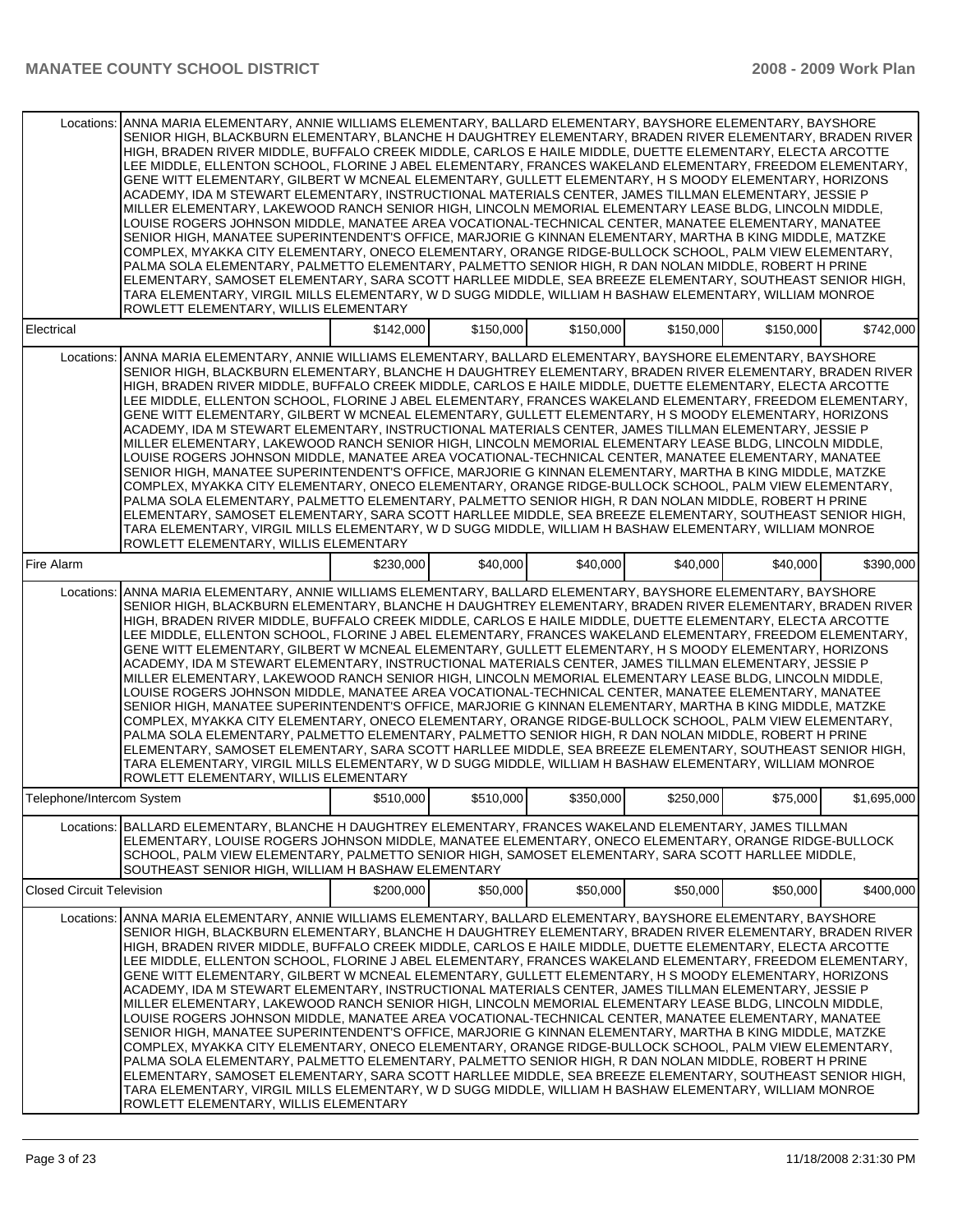| l Paint            |                                                                                                                                                                                                                                                                                                                                                                                                                                                                                                                                                                                                                                                                                                                                                                                                                                                                                                                                                                                                                                                                                                                                                                                                                                                                                                                                                                                                                                                                                    | \$803,880    | \$800,000    | \$500,000   | \$800,000    | \$800,000    | \$3,703,880  |
|--------------------|------------------------------------------------------------------------------------------------------------------------------------------------------------------------------------------------------------------------------------------------------------------------------------------------------------------------------------------------------------------------------------------------------------------------------------------------------------------------------------------------------------------------------------------------------------------------------------------------------------------------------------------------------------------------------------------------------------------------------------------------------------------------------------------------------------------------------------------------------------------------------------------------------------------------------------------------------------------------------------------------------------------------------------------------------------------------------------------------------------------------------------------------------------------------------------------------------------------------------------------------------------------------------------------------------------------------------------------------------------------------------------------------------------------------------------------------------------------------------------|--------------|--------------|-------------|--------------|--------------|--------------|
|                    | Locations:   ELECTA ARCOTTE LEE MIDDLE, FREEDOM ELEMENTARY, GILBERT W MCNEAL ELEMENTARY, MANATEE AREA VOCATIONAL-<br>TECHNICAL CENTER, MYAKKA CITY ELEMENTARY, ONECO ELEMENTARY, ORANGE RIDGE-BULLOCK SCHOOL, SARA SCOTT<br>HARLLEE MIDDLE, WILLIAM H BASHAW ELEMENTARY                                                                                                                                                                                                                                                                                                                                                                                                                                                                                                                                                                                                                                                                                                                                                                                                                                                                                                                                                                                                                                                                                                                                                                                                            |              |              |             |              |              |              |
| Maintenance/Repair |                                                                                                                                                                                                                                                                                                                                                                                                                                                                                                                                                                                                                                                                                                                                                                                                                                                                                                                                                                                                                                                                                                                                                                                                                                                                                                                                                                                                                                                                                    | \$8,233,202  | \$3,960,731  | \$4,544,844 | \$4,403,472  | \$4,394,839  | \$25,537,088 |
|                    | Locations: ANNA MARIA ELEMENTARY, ANNIE WILLIAMS ELEMENTARY, BALLARD ELEMENTARY, BAYSHORE ELEMENTARY, BAYSHORE<br>SENIOR HIGH, BLACKBURN ELEMENTARY, BLANCHE H DAUGHTREY ELEMENTARY, BRADEN RIVER ELEMENTARY, BRADEN RIVER<br>HIGH, BRADEN RIVER MIDDLE, BUFFALO CREEK MIDDLE, CARLOS E HAILE MIDDLE, DUETTE ELEMENTARY, ELECTA ARCOTTE<br>LEE MIDDLE, ELLENTON SCHOOL, FLORINE J ABEL ELEMENTARY, FRANCES WAKELAND ELEMENTARY, FREEDOM ELEMENTARY,<br>GENE WITT ELEMENTARY, GILBERT W MCNEAL ELEMENTARY, GULLETT ELEMENTARY, H S MOODY ELEMENTARY, HORIZONS<br>ACADEMY, IDA M STEWART ELEMENTARY, INSTRUCTIONAL MATERIALS CENTER, JAMES TILLMAN ELEMENTARY, JESSIE P<br>MILLER ELEMENTARY, LAKEWOOD RANCH SENIOR HIGH, LINCOLN MEMORIAL ELEMENTARY LEASE BLDG, LINCOLN MIDDLE,<br>LOUISE ROGERS JOHNSON MIDDLE, MANATEE AREA VOCATIONAL-TECHNICAL CENTER, MANATEE ELEMENTARY, MANATEE<br>SENIOR HIGH, MANATEE SUPERINTENDENT'S OFFICE, MARJORIE G KINNAN ELEMENTARY, MARTHA B KING MIDDLE, MATZKE<br>COMPLEX, MYAKKA CITY ELEMENTARY, ONECO ELEMENTARY, ORANGE RIDGE-BULLOCK SCHOOL, PALM VIEW ELEMENTARY,<br>PALMA SOLA ELEMENTARY, PALMETTO ELEMENTARY, PALMETTO SENIOR HIGH, R DAN NOLAN MIDDLE, ROBERT H PRINE<br>ELEMENTARY, SAMOSET ELEMENTARY, SARA SCOTT HARLLEE MIDDLE, SEA BREEZE ELEMENTARY, SOUTHEAST SENIOR HIGH,<br>TARA ELEMENTARY, VIRGIL MILLS ELEMENTARY, W D SUGG MIDDLE, WILLIAM H BASHAW ELEMENTARY, WILLIAM MONROE<br>ROWLETT ELEMENTARY, WILLIS ELEMENTARY |              |              |             |              |              |              |
|                    | Sub Total: I                                                                                                                                                                                                                                                                                                                                                                                                                                                                                                                                                                                                                                                                                                                                                                                                                                                                                                                                                                                                                                                                                                                                                                                                                                                                                                                                                                                                                                                                       | \$19,828,267 | \$10,105,731 | \$9,879,844 | \$10,188,472 | \$10,104,839 | \$60,107,153 |

| <b>IPECO Maintenance Expenditures</b> | \$1.626.894  | \$1,953,772] | \$2.614.844] | \$2,473,472 | \$2,464,839 | \$11.133.821 |
|---------------------------------------|--------------|--------------|--------------|-------------|-------------|--------------|
| Two Mill Sub Total:                   | \$18,201,373 | \$8,151,959  | \$7.265,000  | \$7,715,000 | \$7,640,000 | \$48,973,332 |

No items have been specified.

| \$10.105.731<br>Total:<br>\$10.104.839<br>\$10.188.472<br>\$19,828,267<br>\$9.879.844 |  |  |  |              |
|---------------------------------------------------------------------------------------|--|--|--|--------------|
|                                                                                       |  |  |  | \$60,107,153 |

## **Local Two Mill Expenditure For Maintenance, Repair and Renovation**

Anticipated expenditures expected from local funding sources over the years covered by the current work plan.

| Item                                    | $2008 - 2009$<br><b>Actual Budget</b> | $2009 - 2010$<br>Projected | 2010 - 2011<br>Projected | 2011 - 2012<br>Projected | 2012 - 2013<br>Projected | Total            |
|-----------------------------------------|---------------------------------------|----------------------------|--------------------------|--------------------------|--------------------------|------------------|
| Remaining Maint and Repair from 2 Mills | \$18,201,373                          | \$8,151,959                | \$7,265,000              | \$7,715,000              | \$7,640,000              | \$48,973,332     |
| Maintenance/Repair Salaries             | \$14,000,000                          | \$14,000,000               | \$14,000,000             | \$14,000,000             | \$14,000,000             | \$70,000,000     |
| School Bus Purchases                    | \$2,287,549                           | \$0                        | \$0                      | \$1,150,000              | \$1,150,000              | \$4,587,549      |
| <b>Other Vehicle Purchases</b>          | \$0                                   | \$0                        | \$0                      | \$0                      | \$0                      | \$0              |
| Capital Outlay Equipment                | \$4,766,907                           | \$3,952,067                | \$3,635,000              | \$3,952,067              | \$3,952,067              | \$20,258,108     |
| <b>Rent/Lease Payments</b>              | \$0                                   | \$0                        | \$0                      | \$0                      | \$0                      | \$0              |
| ICOP Debt Service                       | \$14,050,000                          | \$22,930,000               | \$22,930,000             | \$22,930,000             | \$22,930,000             | \$105,770,000    |
| Rent/Lease Relocatables                 | \$0                                   | \$0                        | \$0                      | \$0                      | \$0                      | \$0              |
| <b>Environmental Problems</b>           | \$0                                   | \$0                        | \$0                      | \$0                      | \$0                      | \$0 <sub>1</sub> |
| s.1011.14 Debt Service                  | \$13,730,317                          | \$4,850,000                | \$6,500,000              | \$8,000,000              | \$6,000,000              | \$39,080,317     |
| Special Facilities Account              | \$0                                   | \$0                        | \$0                      | \$0                      | \$0                      | \$0              |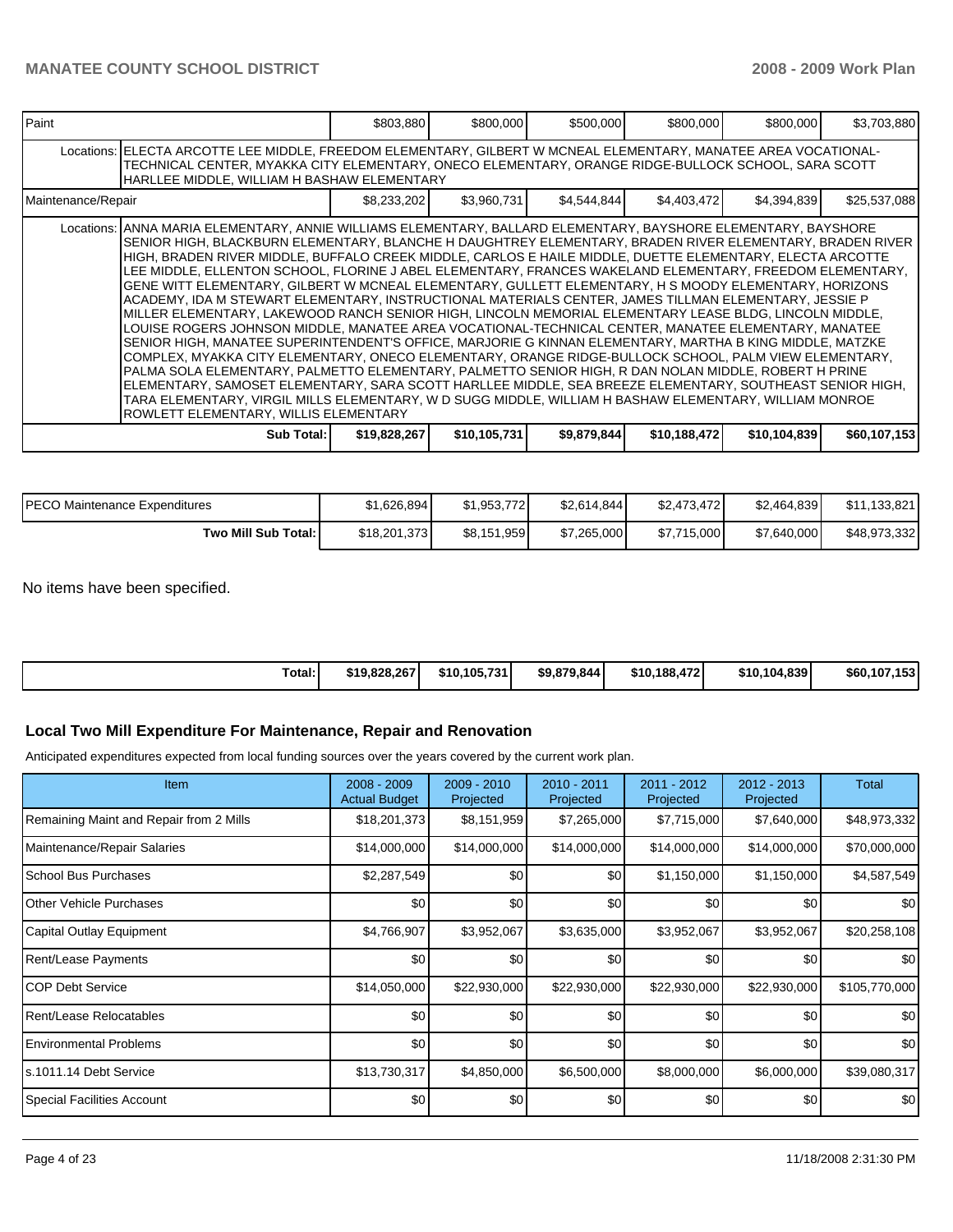| <b>Facility Project Management</b> | \$3,483,349  | \$3.483.349  | \$3,483,349  | \$3,483,349  | \$3,483,349  | \$17,416,745  |
|------------------------------------|--------------|--------------|--------------|--------------|--------------|---------------|
| Site Acauisition                   | \$4,269,050  | \$4,000,000  | \$5,000,000  | \$6,000,000  | \$6,000,000  | \$25,269,050  |
| Technology                         | \$12,117,929 | \$6.368.874  | \$6,528,874  | \$6,628,874  | \$6,803,874  | \$38,448,425  |
| Portable Set-up/Lease              | \$1,249,363  | \$1,000,000  | \$1,000,000  | \$1,000,000  | \$1,000,000  | \$5,249,363   |
| Local Expenditure Totals:          | \$88,155,837 | \$68,736,249 | \$70,342,223 | \$74,859,290 | \$72,959,290 | \$375,052,889 |

# **Revenue**

## **2 Mill Revenue Source**

Schedule of Estimated Capital Outlay Revenue from each currently approved source which is estimated to be available for expenditures on the projects included in the tentative district facilities work program. All amounts are NET after considering carryover balances, interest earned, new COP's, 1011.14 and 1011.15 loans, etc. Districts cannot use 2-Mill funds for salaries except for those explicitly associated with maintenance/repair projects. (1011.71 (5), F.S.)

| Item                                                                            | Fund | $2008 - 2009$<br><b>Actual Value</b> | $2009 - 2010$<br>Projected | $2010 - 2011$<br>Projected | 2011 - 2012<br>Projected | $2012 - 2013$<br>Projected | Total             |
|---------------------------------------------------------------------------------|------|--------------------------------------|----------------------------|----------------------------|--------------------------|----------------------------|-------------------|
| (1) Non-exempt property<br>assessed valuation                                   |      | \$33,493,766,593                     | \$32,369,900,000           | \$33,335,500,000           | \$35,110,200,000         | \$37,534,900,000           | \$171,844,266,593 |
| (2) The Millege projected for<br>discretionary capital outlay per<br>ls.1011.71 |      | 1.75                                 | 1.75                       | 1.75                       | 1.75                     | 1.75                       |                   |
| (3) Full value of the 2-Mill<br>discretionary capital outlay per<br>s.1011.71   |      | \$55,683,387                         | \$53,814,959               | \$55,420,269               | \$58,370,708             | \$62,401,771               | \$285,691,094     |
| (4) Value of the portion of the 2-<br>Mills ACTUALLY levied                     | 370  | \$55,683,387                         | \$53,814,959               | \$55,420,269               | \$58,370,708             | \$62,401,771               | \$285.691.094     |
| $(5)$ Difference of lines $(3)$ and $(4)$                                       |      | \$0                                  | \$0                        | \$0                        | \$0                      | \$0                        | \$0               |

## **PECO Revenue Source**

The figure in the row designated "PECO Maintenance" will be subtracted from funds available for new construction because PECO maintenance dollars cannot be used for new construction.

| Item                          | Fund | $2008 - 2009$<br><b>Actual Budget</b> | $2009 - 2010$<br>Projected | $2010 - 2011$<br>Projected | 2011 - 2012<br>Projected | $2012 - 2013$<br>Projected | Total        |
|-------------------------------|------|---------------------------------------|----------------------------|----------------------------|--------------------------|----------------------------|--------------|
| PECO New Construction         | 340  | \$6.417.946                           | \$0 <sub>1</sub>           | \$432.176                  | \$1,321,231              | \$528,146                  | \$8,699,499  |
| PECO Maintenance Expenditures |      | \$1,626,894                           | \$1,953,772                | \$2,614,844                | \$2,473,472              | \$2,464,839                | \$11,133,821 |
|                               |      | \$8,044,840                           | \$1,953,772                | \$3,047,020                | \$3,794,703              | \$2,992,985                | \$19,833,320 |

## **CO & DS Revenue Source**

Revenue from Capital Outlay and Debt Service funds.

| <b>Item</b>                                        | Fund | $2008 - 2009$<br><b>Actual Budget</b> | $2009 - 2010$<br>Projected | $2010 - 2011$<br>Projected | $2011 - 2012$<br>Projected | $2012 - 2013$<br>Projected | Total       |
|----------------------------------------------------|------|---------------------------------------|----------------------------|----------------------------|----------------------------|----------------------------|-------------|
| ICO & DS Cash Flow-through<br><b>I</b> Distributed | 360  | \$240.897                             | \$240.897                  | \$240.897                  | \$240.897                  | \$240.897                  | \$1,204,485 |
| ICO & DS Interest on<br>Undistributed CO           | 360  | \$38.894                              | \$38.894                   | \$38,894                   | \$38.894                   | \$38,894                   | \$194,470   |
|                                                    |      | \$279.791                             | \$279.791                  | \$279.791                  | \$279.791                  | \$279,791                  | \$1,398,955 |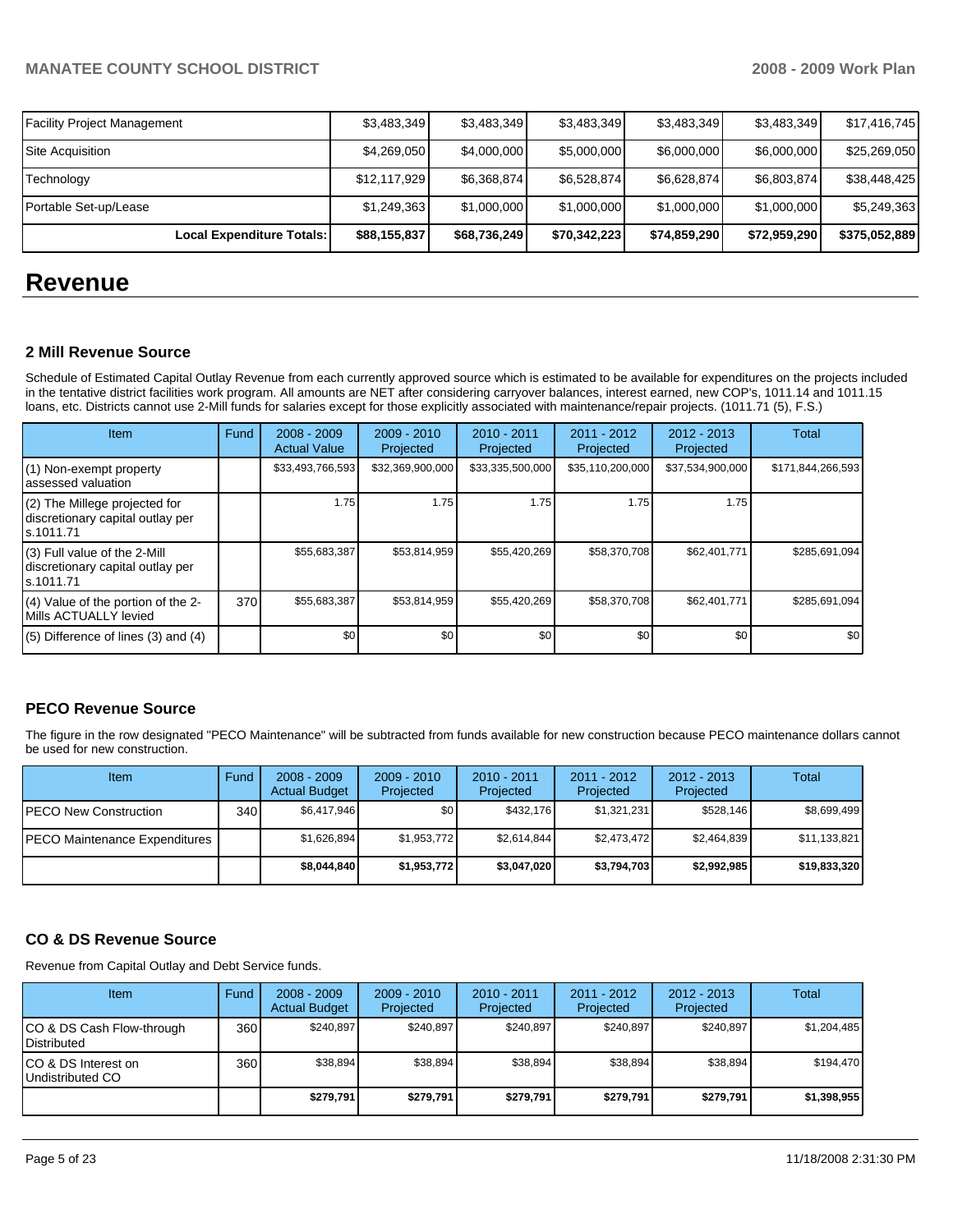#### **Fair Share Revenue Source**

All legally binding commitments for proportionate fair-share mitigation for impacts on public school facilities must be included in the 5-year district work program. Nothing reported for this section.

# **Sales Surtax Referendum**

Specific information about any referendum for a 1-cent or ½-cent surtax referendum during the previous year.

**Did the school district hold a surtax referendum during the past fiscal year 2007 - 2008?** No

#### **Additional Revenue Source**

Any additional revenue sources

| Item                                                                                                   | $2008 - 2009$<br><b>Actual Value</b> | 2009 - 2010<br>Projected | $2010 - 2011$<br>Projected | $2011 - 2012$<br>Projected | 2012 - 2013<br>Projected | <b>Total</b>  |
|--------------------------------------------------------------------------------------------------------|--------------------------------------|--------------------------|----------------------------|----------------------------|--------------------------|---------------|
| Proceeds from a s.1011.14/15 F.S. Loans                                                                | \$0                                  | \$0                      | \$0                        | \$0                        | \$0                      | \$0           |
| District Bonds - Voted local bond<br>referendum proceeds per s.9, Art VII<br><b>State Constitution</b> | \$0                                  | \$0                      | \$0                        | \$0                        | \$0                      | \$0           |
| Proceeds from Special Act Bonds                                                                        | \$0                                  | \$0                      | \$0                        | \$0                        | \$0                      | \$0           |
| Estimated Revenue from CO & DS Bond<br>Sale                                                            | \$1,220,000                          | \$0                      | \$0                        | \$0                        | \$0                      | \$1,220,000   |
| Proceeds from Voted Capital<br>Improvements millage                                                    | \$0                                  | \$0                      | \$0                        | \$0                        | \$0                      | \$0           |
| Other Revenue for Other Capital Projects                                                               | \$368,070                            | \$368,035                | \$381,253                  | \$400,778                  | \$423,915                | \$1,942,051   |
| Proceeds from 1/2 cent sales surtax<br>authorized by school board                                      | \$22,000,000                         | \$22,880,000             | \$23,795,200               | \$24,747,008               | \$25,736,888             | \$119,159,096 |
| Proceeds from local governmental<br>infrastructure sales surtax                                        | \$0                                  | \$0                      | \$0                        | \$0                        | \$0                      | \$0           |
| Proceeds from Certificates of<br>Participation (COP's) Sale                                            | \$113,900,000                        | \$0                      | \$0                        | \$0                        | \$0                      | \$113,900,000 |
| Classrooms First Bond proceeds amount<br>authorized in FY 1997-98                                      | \$0                                  | \$0                      | \$0                        | \$0                        | \$0                      | \$0           |
| <b>Classrooms for Kids</b>                                                                             | \$5,197,230                          | \$0                      | \$0                        | \$0                        | \$0                      | \$5,197,230   |
| <b>District Equity Recognition</b>                                                                     | \$0                                  | \$0                      | \$0                        | \$0                        | \$0                      | \$0           |
| <b>Federal Grants</b>                                                                                  | \$0                                  | \$0                      | \$0                        | \$0                        | \$0                      | \$0           |
| Proportionate share mitigation (actual<br>cash revenue only, not in kind donations)                    | \$0                                  | \$0                      | \$0                        | \$0                        | \$0                      | \$0           |
| Impact fees received                                                                                   | \$5,000,000                          | \$5,000,000              | \$5,500,000                | \$6,000,000                | \$6,000,000              | \$27,500,000  |
| Private donations                                                                                      | \$0                                  | \$0                      | \$0                        | \$0                        | \$0                      | \$0           |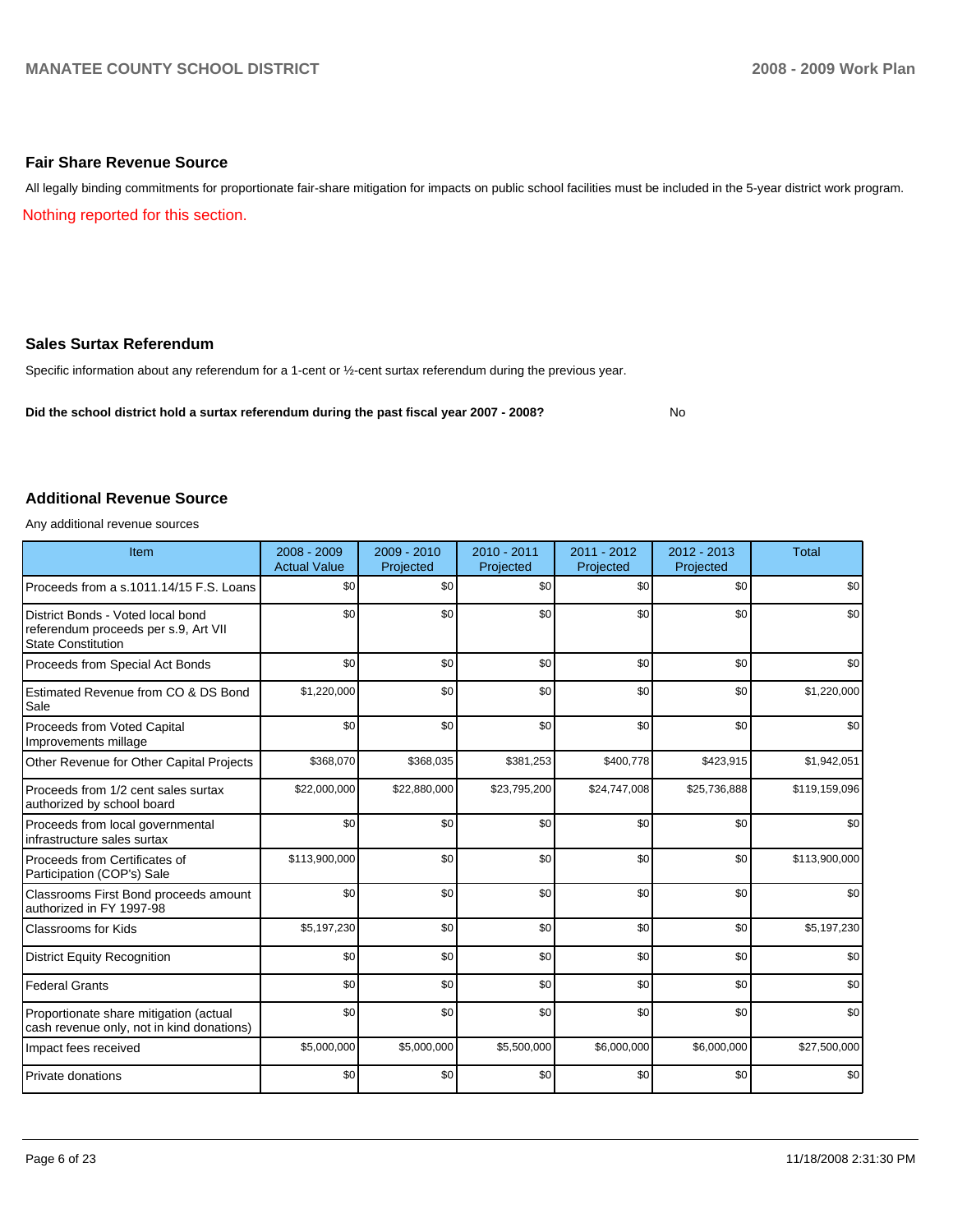| Grants from local governments or not-for-<br>profit organizations             | \$0               | \$0            | \$0            | \$0             | \$0 <sub>1</sub> | \$0             |
|-------------------------------------------------------------------------------|-------------------|----------------|----------------|-----------------|------------------|-----------------|
| Interest, Including Profit On Investment                                      | \$2,000,000       | \$2,000,000    | \$2,000,000    | \$2,000,000     | \$2,000,000      | \$10,000,000    |
| Revenue from Bonds pledging proceeds<br>Ifrom 1 cent or 1/2 cent Sales Surtax | \$0               | \$0            | \$0            | \$0             | \$0 <sub>1</sub> | \$0             |
| Fund Balance Carried Forward                                                  | \$126,324,043     | \$16,620,930   | \$4,682,047    | \$5,570,597     | \$6,425,930      | \$159,623,547   |
| Obligated Fund Balance Carried Forward                                        | (\$109, 216, 617) | (\$5,394,388)  | (\$4,682,047)  | $(\$5,570,597)$ | (\$6,099,214)    | (\$130,962,863) |
| Special Facilities Account                                                    | \$0               | \$0            | \$0            | \$0             | \$0 <sub>1</sub> | \$0             |
| IOne Cent - 1/2 Cent Sales Surtax Debt<br>l Service                           | (\$16,382,376)    | (\$15,990,000) | (\$15,970,000) | (\$15,930,000)  | (\$15,930,000)   | (\$80,202,376)  |
| <b>Subtotal</b>                                                               | \$150,410,350     | \$25,484,577   | \$15,706,453   | \$17,217,786    | \$18,557,519     | \$227,376,685   |

# **Total Revenue Summary**

| <b>Item Name</b>                                               | $2008 - 2009$<br><b>Budget</b> | $2009 - 2010$<br>Projected | $2010 - 2011$<br>Projected | $2011 - 2012$<br>Projected | $2012 - 2013$<br>Projected | <b>Five Year Total</b> |
|----------------------------------------------------------------|--------------------------------|----------------------------|----------------------------|----------------------------|----------------------------|------------------------|
| Local Two Mill Discretionary Capital<br>Outlay Revenue         | \$55,683,387                   | \$53,814,959               | \$55,420,269               | \$58,370,708               | \$62,401,771               | \$285,691,094          |
| IPECO and 2 Mill Maint and Other 2 Mill<br><b>Expenditures</b> | (\$88, 155, 837)               | (\$68,736,249)             | (\$70,342,223)             | (S74, 859, 290)            | (\$72,959,290)             | $(\$375,052,889)$      |
| IPECO Maintenance Revenue                                      | \$1,626,894                    | \$1,953,772                | \$2.614.844                | \$2,473,472                | \$2,464,839                | \$11,133,821           |
| <b>Available 2 Mill for New Construction</b>                   | (\$32,472,450)                 | (S14.921.290)              | (\$14,921,954)             | ( \$16,488,582)            | (\$10,557,519)             | (\$89,361,795)         |

| <b>Item Name</b>                      | $2008 - 2009$<br><b>Budget</b> | $2009 - 2010$<br>Projected | $2010 - 2011$<br>Projected | $2011 - 2012$<br>Projected | $2012 - 2013$<br>Projected | <b>Five Year Total</b> |
|---------------------------------------|--------------------------------|----------------------------|----------------------------|----------------------------|----------------------------|------------------------|
| ICO & DS Revenue                      | \$279.791                      | \$279,791                  | \$279.791                  | \$279,791                  | \$279,791                  | \$1,398,955            |
| <b>IPECO New Construction Revenue</b> | \$6,417,946                    | \$0                        | \$432.176                  | \$1,321,231                | \$528,146                  | \$8,699,499            |
| <b>IOther/Additional Revenue</b>      | \$150,410,350                  | \$25,484,577               | \$15,706,453               | \$17,217,786               | \$18,557,519               | \$227,376,685          |
| <b>Total Additional Revenuel</b>      | \$157,108,087                  | \$25,764,368               | \$16,418,420               | \$18,818,808               | \$19,365,456               | \$237,475,139          |
| <b>Total Available Revenue</b>        | \$124,635,637                  | \$10,843,078               | \$1,496,466                | \$2,330,226                | \$8,807,937                | \$148,113,344          |

# **Project Schedules**

## **Capacity Project Schedules**

A schedule of capital outlay projects necessary to ensure the availability of satisfactory classrooms for the projected student enrollment in K-12 programs.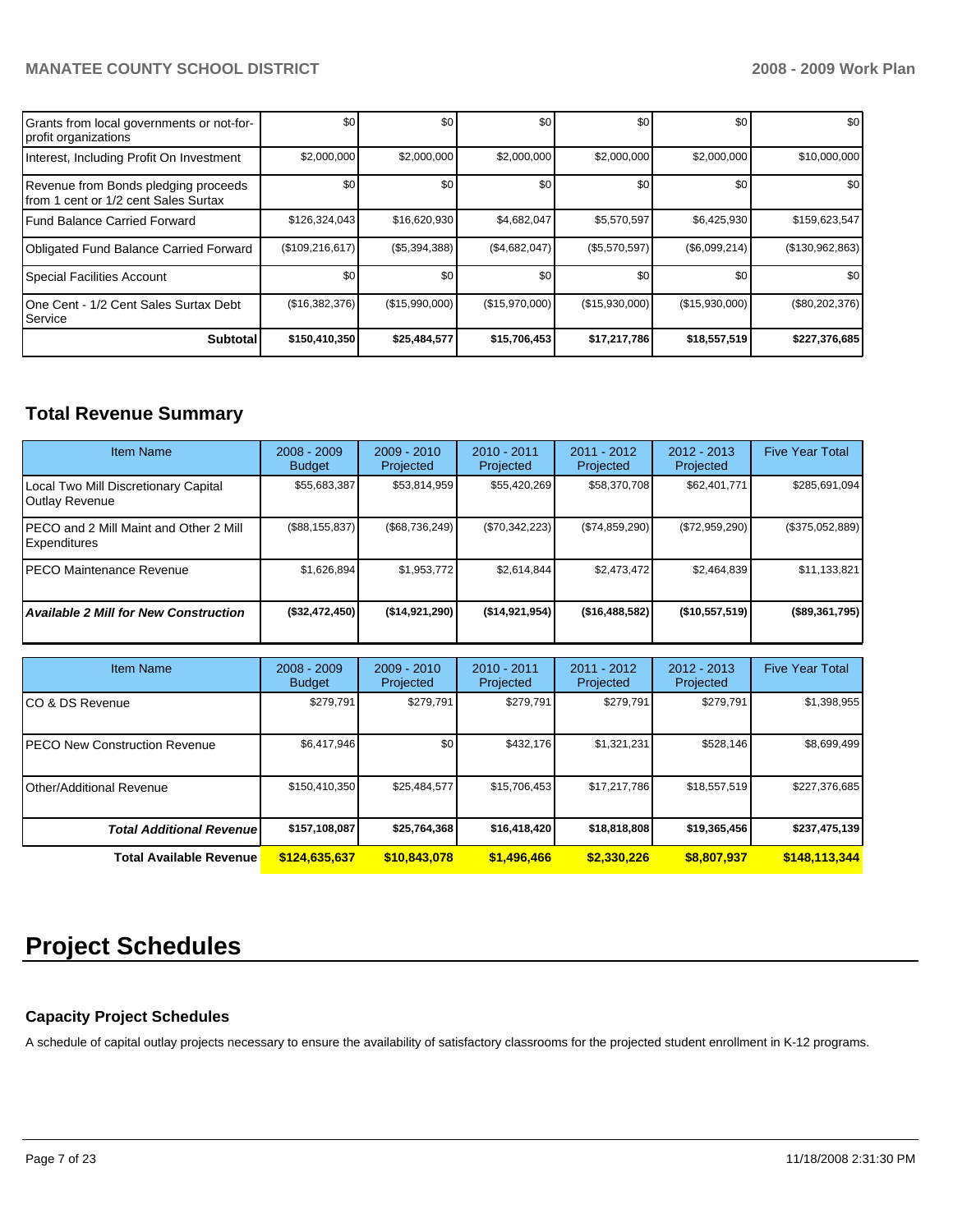| <b>Project Description</b>                                                                                                                                                                                                                                                                                       | Location                                                     |                          | 2008 - 2009  | 2009 - 2010 | 2010 - 2011 | 2011 - 2012 | 2012 - 2013 | <b>Total</b>     | Funded |
|------------------------------------------------------------------------------------------------------------------------------------------------------------------------------------------------------------------------------------------------------------------------------------------------------------------|--------------------------------------------------------------|--------------------------|--------------|-------------|-------------|-------------|-------------|------------------|--------|
| Four primary<br>classroom and four<br>Intermediate<br>classrooms addition<br>with teacher planning<br>area                                                                                                                                                                                                       | <b>MYAKKA CITY</b><br><b>ELEMENTARY</b>                      | Planned<br>Cost:         | \$2,782,144  | \$0         | \$0         | \$0         | \$0         | \$2,782,144 Yes  |        |
|                                                                                                                                                                                                                                                                                                                  |                                                              | <b>Student Stations:</b> | 160          | 0           | $\pmb{0}$   | $\pmb{0}$   | 0           | 160              |        |
|                                                                                                                                                                                                                                                                                                                  |                                                              | <b>Total Classrooms:</b> | 8            | 0           | $\mathbf 0$ | 0           | 0           | 8                |        |
|                                                                                                                                                                                                                                                                                                                  |                                                              | Gross Sq Ft:             | 10,000       | $\mathbf 0$ | $\mathbf 0$ | $\mathbf 0$ | $\mathbf 0$ | 10,000           |        |
| Elementary "E"<br>Professional<br>Development School<br>- Nineteen primary<br>classrooms, eight<br>intermediate<br>classrooms, two part-<br>time ESE<br>classrooms, two full-<br>time ESE<br>classrooms, and one<br><b>ESE PK classroom</b><br>plus art and skills<br>development labs,<br>music suite, resource | Location not<br>specified                                    | Planned<br>Cost:         | \$17,020,978 | \$0         | \$0         | \$0         | \$0         | \$17,020,978 Yes |        |
|                                                                                                                                                                                                                                                                                                                  |                                                              | <b>Student Stations:</b> | 573          | 0           | $\pmb{0}$   | 0           | 0           | 573              |        |
|                                                                                                                                                                                                                                                                                                                  |                                                              | Total Classrooms:        | 32           | 0           | 0           | 0           | 0           | 32               |        |
|                                                                                                                                                                                                                                                                                                                  |                                                              | Gross Sq Ft:             | 84,466       | 0           | $\mathbf 0$ | 0           | $\mathbf 0$ | 84,466           |        |
| Five primary<br>classroom and five<br>intermediate<br>classroom addition<br>with teacher planning<br>area                                                                                                                                                                                                        | <b>WILLIAM MONROE</b><br><b>ROWLETT</b><br><b>ELEMENTARY</b> | Planned<br>Cost:         | \$2,944,251  | \$0         | \$0         | \$0         | \$0         | \$2,944,251 Yes  |        |
|                                                                                                                                                                                                                                                                                                                  |                                                              | <b>Student Stations:</b> | 200          | $\mathbf 0$ | $\mathbf 0$ | $\mathbf 0$ | 0           | 200              |        |
|                                                                                                                                                                                                                                                                                                                  |                                                              | <b>Total Classrooms:</b> | 10           | 0           | 0           | $\mathbf 0$ | $\mathbf 0$ | 10               |        |
|                                                                                                                                                                                                                                                                                                                  |                                                              | Gross Sq Ft:             | 14,920       | 0           | 0           | $\mathbf 0$ | $\mathbf 0$ | 14,920           |        |
|                                                                                                                                                                                                                                                                                                                  |                                                              | <b>Planned Cost:</b>     | \$22,747,373 | \$0         | \$0         | \$0         | \$0         | \$22,747,373     |        |
|                                                                                                                                                                                                                                                                                                                  |                                                              | <b>Student Stations:</b> | 933          | $\bf{0}$    | $\pmb{0}$   | $\pmb{0}$   | 0           | 933              |        |
|                                                                                                                                                                                                                                                                                                                  |                                                              | <b>Total Classrooms:</b> | 50           | 0           | $\pmb{0}$   | $\pmb{0}$   | 0           | 50               |        |
|                                                                                                                                                                                                                                                                                                                  |                                                              | <b>Gross Sq Ft:</b>      | 109,386      | $\pmb{0}$   | $\pmb{0}$   | $\pmb{0}$   | $\pmb{0}$   | 109,386          |        |

# **Other Project Schedules**

Major renovations, remodeling, and additions of capital outlay projects that do not add capacity to schools.

| <b>Project Description</b> | Location                               | $2008 - 2009$<br>Actual Budget | $2009 - 2010$<br>Projected | 2010 - 2011<br>Projected | $2011 - 2012$<br>Projected | $2012 - 2013$<br>Projected | Total           | Funded |
|----------------------------|----------------------------------------|--------------------------------|----------------------------|--------------------------|----------------------------|----------------------------|-----------------|--------|
| I Auditorium Proiect       | <b>IPALMETTO SENIOR</b><br><b>HIGH</b> | \$9.800,000                    | \$0                        | \$0                      | \$0 <sub>1</sub>           | \$0 <sub>1</sub>           | \$9,800,000 Yes |        |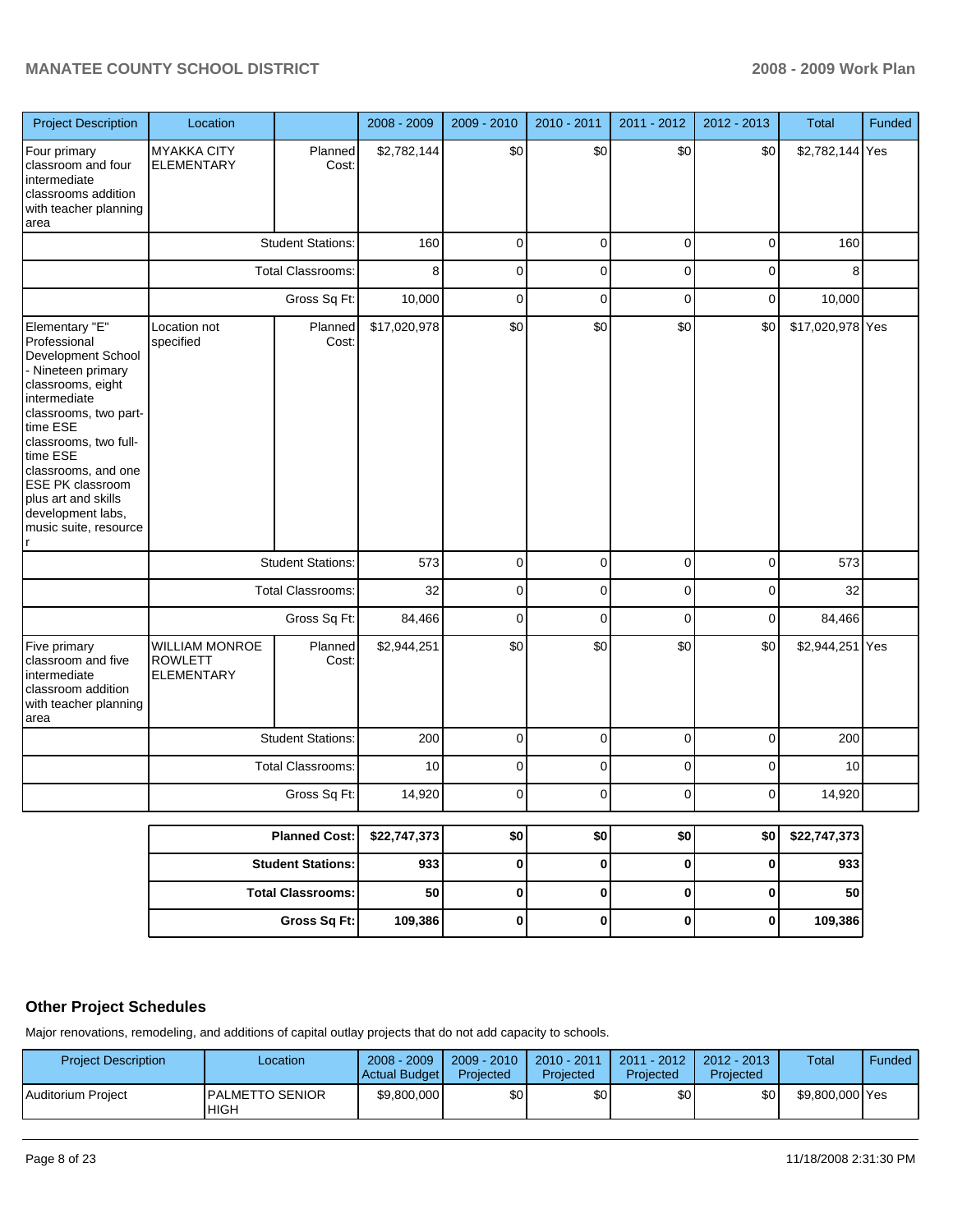| Chiller<br>Repipe/Administration/TV<br>Production                                                                                           | SOUTHEAST SENIOR<br><b>HIGH</b>                                      | \$15,703,092  | \$0          | \$0 | \$0 | \$0 | \$15,703,092 Yes  |  |
|---------------------------------------------------------------------------------------------------------------------------------------------|----------------------------------------------------------------------|---------------|--------------|-----|-----|-----|-------------------|--|
| Athletic Area                                                                                                                               | <b>BRADEN RIVER HIGH</b>                                             | \$0           | \$1,750,000  | \$0 | \$0 | \$0 | \$1,750,000 No    |  |
| Athletic Area                                                                                                                               | SOUTHEAST SENIOR<br><b>HIGH</b>                                      | \$1,750,000   | \$0          | \$0 | \$0 | \$0 | \$1,750,000 Yes   |  |
| Athletic Area                                                                                                                               | <b>LAKEWOOD RANCH</b><br><b>SENIOR HIGH</b>                          | \$0           | \$1,750,000  | \$0 | \$0 | \$0 | \$1,750,000 No    |  |
| Remodeling and New<br>Construction                                                                                                          | <b>MATZKE COMPLEX</b>                                                | \$22,300,000  | \$0          | \$0 | \$0 | \$0 | \$22,300,000 Yes  |  |
| Professional Support Center                                                                                                                 | Location not specified                                               | \$1,425,810   | \$0          | \$0 | \$0 | \$0 | \$1,425,810 Yes   |  |
| <b>Construction of Replacement</b><br>Center                                                                                                | <b>MANATEE AREA</b><br><b>VOCATIONAL-</b><br><b>TECHNICAL CENTER</b> | \$46,307,218  | \$0          | \$0 | \$0 | \$0 | \$46,307,218 Yes  |  |
| Renovation and remodeling as<br>called for in the Educational<br>Plant Survey and the "Promise"                                             | <b>WILLIAM H BASHAW</b><br><b>ELEMENTARY</b>                         | \$1,400,000   | \$8,566,123  | \$0 | \$0 | \$0 | \$9,966,123 No    |  |
| Remodeling as called for in the<br>Educational Plant Survey and<br>the "Promise"                                                            | <b>BRADEN RIVER</b><br><b>ELEMENTARY</b>                             | \$800,000     | \$4,000,000  | \$0 | \$0 | \$0 | \$4,800,000 Yes   |  |
| Site Improvement and<br>Remodeling as called for in the<br>educational plant survey and<br>the "Promise"                                    | <b>ORANGE RIDGE-</b><br><b>BULLOCK SCHOOL</b>                        | \$0           | \$4,288,086  | \$0 | \$0 | \$0 | \$4,288,086 No    |  |
| Site improvement, remodeling,<br>and new construction as called<br>for in the educational plant<br>survey and the "Promise".                | <b>ONECO ELEMENTARY</b>                                              | \$0           | \$1,095,076  | \$0 | \$0 | \$0 | \$1,095,076 No    |  |
| Site improvement, remodeling,<br>renovation, and new<br>construction as called for in the<br>educational plant survey and<br>the "Promise". | <b>MYAKKA CITY</b><br><b>ELEMENTARY</b>                              | \$802,144     | \$5,605,950  | \$0 | \$0 | \$0 | \$6,408,094 Yes   |  |
|                                                                                                                                             |                                                                      | \$100,288,264 | \$27,055,235 | \$0 | \$0 |     | \$0 \$127,343,499 |  |

# **Additional Project Schedules**

Any projects that are not identified in the last approved educational plant survey.

| <b>Project Description</b>                                                      | Location                                   | <b>Num</b><br>Classroom<br>s | $2008 - 2009$<br>Actual Budget | 2009 - 2010<br>Projected | $2010 - 2011$<br>Projected | 2011 - 2012<br>Projected | $2012 - 2013$<br>Projected | Total            | Funded |
|---------------------------------------------------------------------------------|--------------------------------------------|------------------------------|--------------------------------|--------------------------|----------------------------|--------------------------|----------------------------|------------------|--------|
| Satellite<br>Transportation/Mainten<br>ance Facility                            | Location not<br>specified                  |                              | \$3,000,000                    | \$0                      | \$0                        | \$0                      | \$0                        | \$3,000,000 Yes  |        |
| Renovation and<br>remodeling of Full<br>Service areas                           | <b>JAMES TILLMAN</b><br><b>ELEMENTARY</b>  |                              | \$0                            | \$0                      | \$0                        | \$286,897                | \$0                        | \$286,897 No     |        |
| Renovation and<br>remodeling of Full<br>Service areas                           | <b>SARA SCOTT</b><br><b>HARLLEE MIDDLE</b> |                              | \$0                            | \$0                      | \$0                        | \$88,630                 | \$0                        | \$88,630 No      |        |
| Projects prioritized as<br>indicated by needs<br>assessment to be<br>performed. | Location not<br>specified                  |                              | \$0                            | \$1,237,128              | \$1,496,466                | \$2,330,226              | \$8,807,937                | \$13,871,757 Yes |        |
|                                                                                 |                                            | 0                            | \$3,000,000                    | \$1,237,128              | \$1,496,466                | \$2,705,753              | \$8,807,937                | \$17,247,284     |        |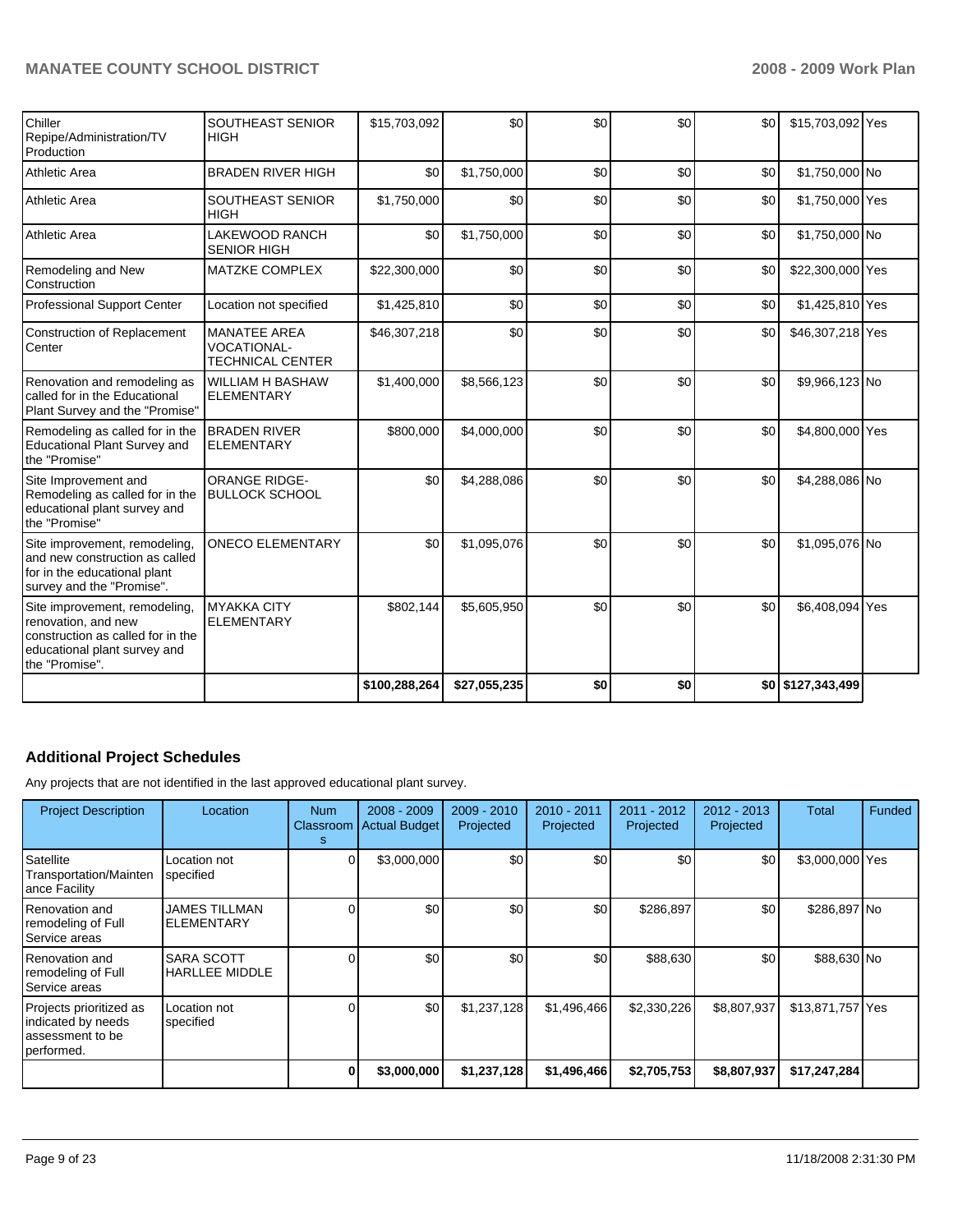#### **Non Funded Growth Management Project Schedules**

Schedule indicating which projects, due to planned development, that CANNOT be funded from current revenues projected over the next five years.

Nothing reported for this section.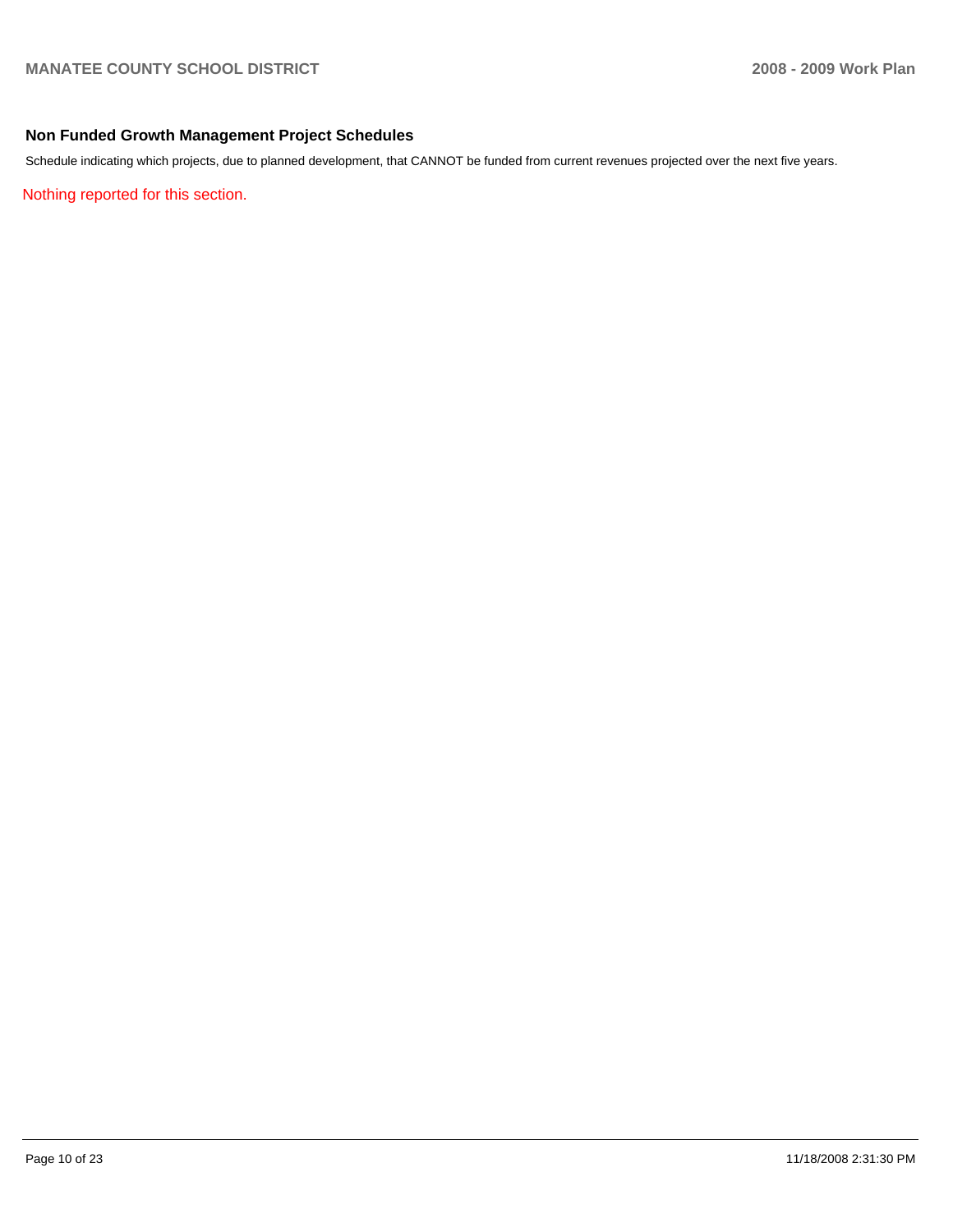# **Capacity Tracking**

| Location                                                      | $2008 -$<br>2009 Satis.<br>Stu. Sta. | Actual<br>$2008 -$<br><b>2009 FISH</b><br>Capacity | Actual<br>$2007 -$<br>2008<br><b>COFTE</b> | # Class<br>Rooms | Actual<br>Average<br>$2008 -$<br>2009 Class<br><b>Size</b> | Actual<br>$2008 -$<br>2009<br><b>Utilization</b> | <b>New</b><br>Stu.<br>Capacity | <b>New</b><br>Rooms to<br>be<br>Added/Re<br>moved | Projected<br>$2012 -$<br>2013<br><b>COFTE</b> | Projected<br>$2012 -$<br>2013<br><b>Utilization</b> | Projected<br>$2012 -$<br>2013 Class<br><b>Size</b> |
|---------------------------------------------------------------|--------------------------------------|----------------------------------------------------|--------------------------------------------|------------------|------------------------------------------------------------|--------------------------------------------------|--------------------------------|---------------------------------------------------|-----------------------------------------------|-----------------------------------------------------|----------------------------------------------------|
| ANNA MARIA<br><b>ELEMENTARY</b>                               | 345                                  | 345                                                | 292                                        | 18               | 16                                                         | 85.00 %                                          | $\mathbf 0$                    | $\mathbf 0$                                       | 330                                           | 96.00 %                                             | 18                                                 |
| <b>BALLARD ELEMENTARY</b>                                     | 544                                  | 544                                                | 487                                        | 28               | 17                                                         | 90.00 %                                          | $\Omega$                       | $\mathbf 0$                                       | 525                                           | 97.00 %                                             | 19                                                 |
| <b>BAYSHORE</b><br><b>ELEMENTARY</b>                          | 727                                  | 727                                                | 771                                        | 39               | 20                                                         | 106.00 %                                         | $\mathbf 0$                    | $\Omega$                                          | 680                                           | 94.00 %                                             | 17                                                 |
| <b>DUETTE ELEMENTARY</b>                                      | $\Omega$                             | $\Omega$                                           | 14                                         | 0                | $\mathbf 0$                                                | 0.00%                                            | $\mathbf 0$                    | $\Omega$                                          | 11                                            | 0.00%                                               | $\mathbf 0$                                        |
| <b>MANATEE</b><br><b>ELEMENTARY</b>                           | 661                                  | 661                                                | 408                                        | 34               | 12                                                         | 62.00 %                                          | $\mathbf 0$                    | $\mathbf 0$                                       | 445                                           | 67.00 %                                             | 13                                                 |
| MANATEE SENIOR HIGH                                           | 2,790                                | 2,651                                              | 2,120                                      | 119              | 18                                                         | 80.00 %                                          | $\Omega$                       | $\mathbf 0$                                       | 2,188                                         | 83.00 %                                             | 18                                                 |
| <b>MANATEE AREA</b><br>VOCATIONAL-<br><b>TECHNICAL CENTER</b> | 1,739                                | 2,087                                              | 456                                        | 95               | 5                                                          | 22.00 %                                          | $\Omega$                       | $\Omega$                                          | $\overline{0}$                                | 0.00%                                               | $\mathbf 0$                                        |
| JESSIE P MILLER<br>ELEMENTARY                                 | 869                                  | 869                                                | 646                                        | 47               | 14                                                         | 74.00 %                                          | $\Omega$                       | $\Omega$                                          | 670                                           | 77.00 %                                             | 14                                                 |
| <b>MYAKKA CITY</b><br>ELEMENTARY                              | 375                                  | 375                                                | 335                                        | 21               | 16                                                         | 89.00 %                                          | 160                            | 8                                                 | 400                                           | 75.00 %                                             | 14                                                 |
| <b>ONECO ELEMENTARY</b>                                       | 669                                  | 669                                                | 673                                        | 36               | 19                                                         | 101.00 %                                         | $\mathbf 0$                    | $\mathbf 0$                                       | 790                                           | 118.00 %                                            | 22                                                 |
| <b>ORANGE RIDGE-</b><br><b>BULLOCK SCHOOL</b>                 | 959                                  | 959                                                | 659                                        | 53               | 12                                                         | 69.00 %                                          | $\Omega$                       | $\Omega$                                          | 630                                           | 66.00 %                                             | 12                                                 |
| <b>PALM VIEW</b><br>ELEMENTARY                                | 697                                  | 697                                                | 577                                        | 36               | 16                                                         | 83.00 %                                          | 160                            | 8                                                 | 545                                           | 64.00 %                                             | 12                                                 |
| PALMA SOLA<br><b>ELEMENTARY</b>                               | 842                                  | 842                                                | 570                                        | 43               | 13                                                         | 68.00 %                                          | $\Omega$                       | $\Omega$                                          | 590                                           | 70.00 %                                             | 14                                                 |
| <b>PALMETTO</b><br><b>ELEMENTARY</b>                          | 723                                  | 723                                                | 752                                        | 39               | 19                                                         | 104.00 %                                         | 118                            | 0                                                 | 760                                           | 90.00 %                                             | 19                                                 |
| PALMETTO SENIOR<br>HIGH                                       | 1,954                                | 1,856                                              | 1,730                                      | 81               | 21                                                         | 93.00 %                                          | 475                            | 19                                                | 1,750                                         | 75.00 %                                             | 18                                                 |
| <b>ROBERT H PRINE</b><br><b>ELEMENTARY</b>                    | 786                                  | 786                                                | 720                                        | 43               | 17                                                         | 92.00 %                                          | $\Omega$                       | $\mathbf 0$                                       | 680                                           | 87.00 %                                             | 16                                                 |
| <b>BLANCHE H</b><br><b>DAUGHTREY</b><br>ELEMENTARY            | 895                                  | 895                                                | 626                                        | 47               | 13                                                         | 70.00 %                                          | 0                              | $\Omega$                                          | 774                                           | 86.00 %                                             | 16                                                 |
| <b>SAMOSET</b><br>ELEMENIARY                                  | 605                                  | 605                                                | 464                                        | 32               | 15                                                         | 77.00 %                                          | 280                            | 14                                                | 525                                           | 59.00 %                                             | 11                                                 |
| SOUTHEAST SENIOR<br>HIGH                                      | 2,165                                | 2,057                                              | 1,388                                      | 97               | 14                                                         | 67.00 %                                          | 0                              | 0                                                 | 1,410                                         | 69.00 %                                             | 15                                                 |
| <b>LINCOLN MIDDLE</b>                                         | 1,225                                | 1,122                                              | 775                                        | 51               | 15                                                         | 69.00 %                                          | $\overline{0}$                 | 0                                                 | 846                                           | 75.00 %                                             | 17                                                 |
| <b>JAMES TILLMAN</b><br><b>ELEMENTARY</b>                     | 740                                  | 740                                                | 496                                        | 40               | 12                                                         | 67.00 %                                          | $\overline{0}$                 | $\mathbf 0$                                       | 615                                           | 83.00 %                                             | 15                                                 |
| <b>BLACKBURN</b><br><b>ELEMENTARY</b>                         | 848                                  | 848                                                | 531                                        | 48               | 11                                                         | 63.00 %                                          | $\overline{0}$                 | 0                                                 | 645                                           | 76.00 %                                             | 13                                                 |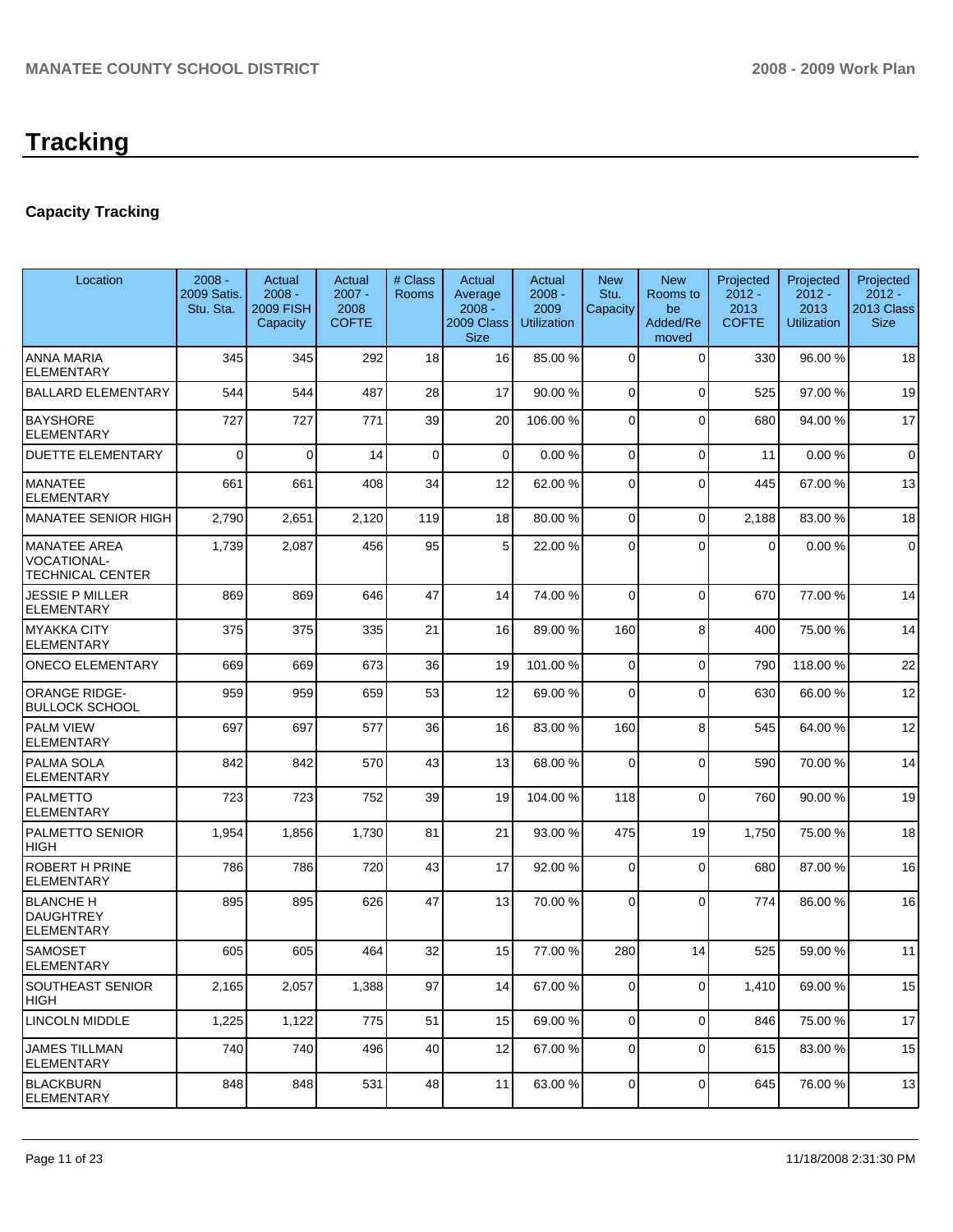| <b>FRANCES WAKELAND</b><br><b>ELEMENTARY</b>               | 676      | 676            | 378      | 36  | 11             | 56.00 %   | $\mathbf 0$    | $\mathbf 0$ | 500      | 74.00 %  | 14          |
|------------------------------------------------------------|----------|----------------|----------|-----|----------------|-----------|----------------|-------------|----------|----------|-------------|
| W D SUGG MIDDLE                                            | 1,137    | 1,023          | 831      | 51  | 16             | 81.00 %   | 0              | $\Omega$    | 790      | 77.00 %  | 15          |
| <b>SARA SCOTT HARLLEE</b><br><b>MIDDLE</b>                 | 1,139    | 1,025          | 734      | 51  | 14             | 72.00 %   | $\Omega$       | $\Omega$    | 685      | 67.00 %  | 13          |
| IH S MOODY<br>ELEMENTARY                                   | 747      | 747            | 657      | 39  | 17             | 88.00 %   | $\mathbf 0$    | $\Omega$    | 540      | 72.00 %  | 14          |
| MARTHA B KING<br>MIDDLE                                    | 1,314    | 1,183          | 878      | 56  | 16             | 74.00 %   | $\mathbf 0$    | $\Omega$    | 960      | 81.00 %  | 17          |
| <b>FLORINE J ABEL</b><br><b>ELEMENTARY</b>                 | 579      | 579            | 654      | 31  | 21             | 113.00 %  | 0              | $\Omega$    | 755      | 130.00%  | 24          |
| <b>IDA M STEWART</b><br><b>ELEMENTARY</b>                  | 525      | 525            | 462      | 28  | 16             | 88.00 %   | $\Omega$       | $\Omega$    | 491      | 94.00 %  | 18          |
| WILLIAM H BASHAW<br><b>ELEMENTARY</b>                      | 709      | 709            | 676      | 38  | 18             | 95.00 %   | $\mathbf 0$    | $\Omega$    | 791      | 112.00 % | 21          |
| <b>BRADEN RIVER</b><br><b>ELEMENTARY</b>                   | 659      | 659            | 565      | 35  | 16             | 86.00 %   | $\mathbf 0$    | $\Omega$    | 595      | 90.00 %  | 17          |
| <b>BRADEN RIVER MIDDLE</b>                                 | 1,280    | 1,152          | 896      | 54  | 17             | 78.00 %   | 0              | $\Omega$    | 1,030    | 89.00 %  | 19          |
| <b>SEA BREEZE</b><br><b>ELEMENTARY</b>                     | 819      | 819            | 685      | 43  | 16             | 84.00 %   | 0              | $\Omega$    | 500      | 61.00 %  | 12          |
| <b>TARA ELEMENTARY</b>                                     | 881      | 881            | 764      | 48  | 16             | 87.00 %   | $\overline{0}$ | $\Omega$    | 706      | 80.00 %  | 15          |
| <b>LOUISE ROGERS</b><br><b>JOHNSON MIDDLE</b>              | 1,254    | 1,129          | 625      | 53  | 12             | 55.00 %   | 0              | $\Omega$    | 727      | 64.00 %  | 14          |
| <b>GENE WITT</b><br><b>ELEMENTARY</b>                      | 817      | 817            | 580      | 44  | 13             | 71.00 %   | 0              | $\Omega$    | 580      | 71.00 %  | 13          |
| LINCOLN MEMORIAL<br><b>ELEMENTARY LEASE</b><br><b>BLDG</b> | $\Omega$ | $\Omega$       | 0        | 0   | 0              | 0.00%     | 0              | $\Omega$    | $\Omega$ | 0.00%    | $\mathbf 0$ |
| <b>CARLOS E HAILE</b><br><b>MIDDLE</b>                     | 1,099    | 989            | 994      | 47  | 21             | 100.00 %  | $\overline{0}$ | $\Omega$    | 1,050    | 106.00 % | 22          |
| LAKEWOOD RANCH<br><b>SENIOR HIGH</b>                       | 2,209    | 2,099          | 1,861    | 94  | 20             | 89.00 %   | 0              | $\Omega$    | 1,978    | 94.00 %  | 21          |
| <b>BAYSHORE SENIOR</b><br>HIGH                             | 2,441    | 2,319          | 1,631    | 101 | 16             | 70.00 %   | 0              | $\Omega$    | 1,645    | 71.00 %  | 16          |
| <b>ELECTA ARCOTTE LEE</b><br><b>MIDDLE</b>                 | 1,120    | 1,008          | 885      | 48  | 18             | 88.00 %   | 0              | $\Omega$    | 925      | 92.00 %  | 19          |
| <b>WILLIAM MONROE</b><br><b>ROWLETT</b><br>ELEMENTARY      | 823      | 823            | 832      | 43  | 19             | 101.00 %  | 200            | 10          | 850      | 83.00 %  | 16          |
| MARJORIE G KINNAN<br>ELEMENTARY                            | 814      | 814            | 698      | 43  | 16             | 86.00 %   | 0              | $\mathbf 0$ | 728      | 89.00 %  | 17          |
| <b>GILBERT W MCNEAL</b><br>ELEMENTARY                      | 766      | 766            | 725      | 44  | 16             | 95.00 %   | $\overline{0}$ | $\mathbf 0$ | 668      | 87.00 %  | 15          |
| FREEDOM<br>ELEMENTARY                                      | 902      | 902            | 826      | 50  | 17             | 92.00 %   | 0              | $\mathbf 0$ | 830      | 92.00 %  | 17          |
| <b>ELLENTON SCHOOL</b>                                     | $\Omega$ | $\mathbf 0$    | $\Omega$ | 0   | $\mathbf 0$    | 0.00%     | 0              | $\mathbf 0$ | 0        | 0.00%    | $\mathbf 0$ |
| R DAN NOLAN MIDDLE                                         | 1,054    | 949            | 830      | 45  | 18             | 87.00 %   | $\overline{0}$ | $\Omega$    | 850      | 90.00 %  | 19          |
| <b>VIRGIL MILLS</b><br><b>ELEMENTARY</b>                   | 908      | 908            | 898      | 48  | 19             | 99.00 %   | 0              | $\Omega$    | 1,020    | 112.00 % | 21          |
| <b>BRADEN RIVER HIGH</b>                                   | 1,687    | 1,603          | 1,535    | 70  | 22             | 96.00 %   | $\overline{0}$ | $\mathbf 0$ | 1,724    | 108.00 % | 25          |
| WILLIS ELEMENTARY                                          | 731      | 731            | 573      | 39  | 15             | 78.00 %   | $\overline{0}$ | $\mathbf 0$ | 729      | 100.00 % | 19          |
| <b>HORIZONS ACADEMY</b>                                    | 436      | $\overline{0}$ | 180      | 19  | $\overline{9}$ | $0.00 \%$ | 0              | $\pmb{0}$   | 300      | 0.00%    | 16          |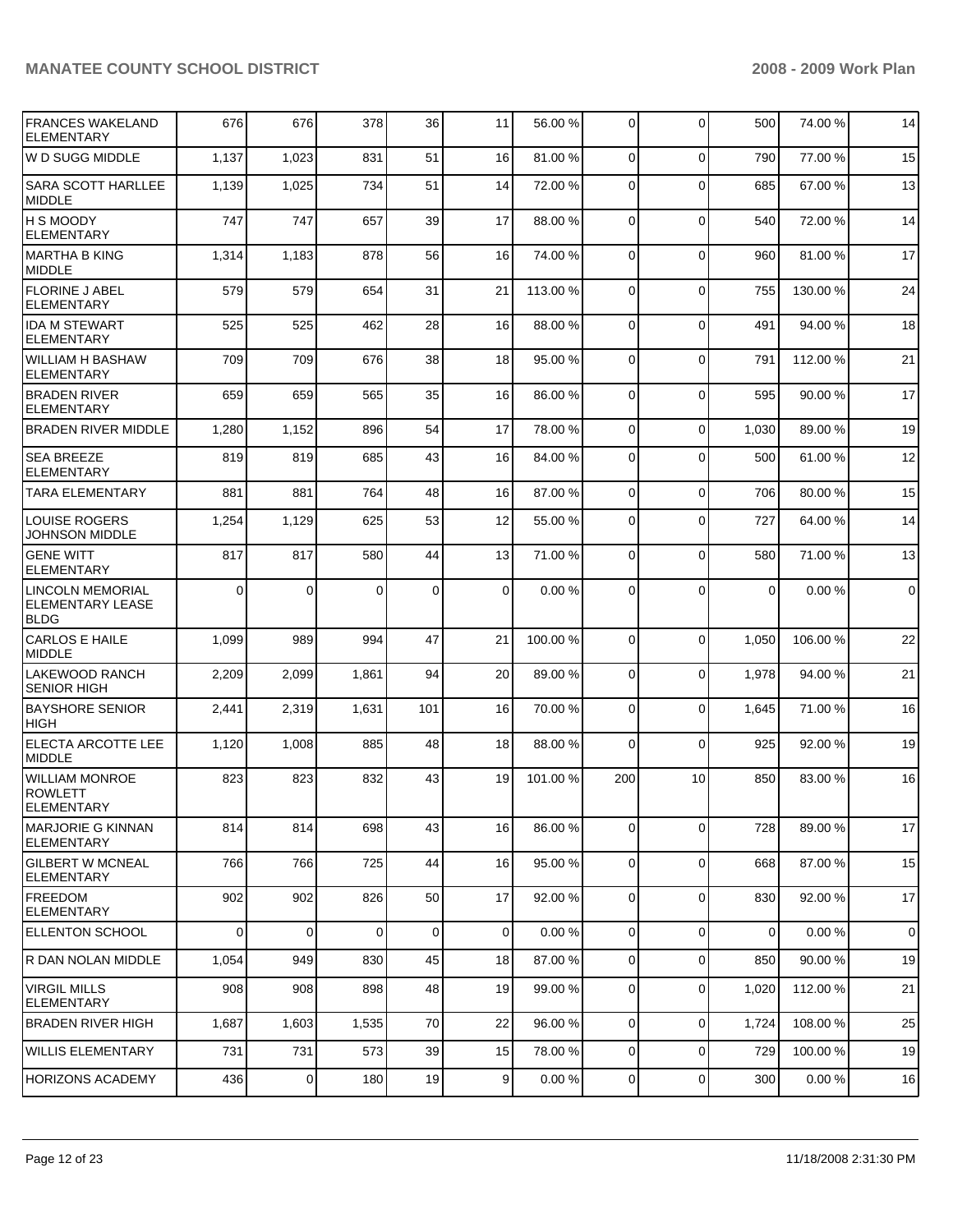| <b>JANNIE WILLIAMS</b><br><b>IELEMENTARY</b> | 889    |        | 654    | 48    | 14              | $0.00 \%$ |       |    | 811    | $0.00 \%$ | 17 <sup>1</sup> |
|----------------------------------------------|--------|--------|--------|-------|-----------------|-----------|-------|----|--------|-----------|-----------------|
| <b>IGULLETT ELEMENTARY</b>                   | 889    |        | 413    | 48    |                 | $0.00 \%$ |       |    | 627    | 0.00%     | 13              |
| <b>IBUFFALO CREEK</b><br><b>IMIDDLE</b>      | .189   |        | 699    | 58    | 12 <sub>l</sub> | 0.00%     |       |    | 934    | 0.00%     | 16              |
|                                              | 51,651 | 46,893 | 39,111 | 2.499 | 16              | 83.40 %   | 1,393 | 59 | 41.128 | 85.18 %   | 16 <sup>1</sup> |

The COFTE Projected Total (41,128) for 2012 - 2013 must match the Official Forecasted COFTE Total (41,677 ) for 2012 - 2013 before this section can be completed. In the event that the COFTE Projected Total does not match the Official forecasted COFTE, then the Balanced Projected COFTE Table should be used to balance COFTE.

| Projected COFTE for 2012 - 2013 |        |
|---------------------------------|--------|
| Elementary (PK-3)               | 15,689 |
| Middle (4-8)                    | 15,131 |
| High (9-12)                     | 10,858 |
|                                 | 41,677 |

| <b>Grade Level Type</b> | <b>Balanced Projected</b><br>COFTE for 2012 - 2013 |
|-------------------------|----------------------------------------------------|
| Elementary (PK-3)       | 550                                                |
| Middle (4-8)            |                                                    |
| High (9-12)             |                                                    |
|                         | 41,678                                             |

## **Relocatable Replacement**

Number of relocatable classrooms clearly identified and scheduled for replacement in the school board adopted financially feasible 5-year district work program.

| Location                                  | $2008 - 2009$   | $2009 - 2010$ | $2010 - 2011$ | $2011 - 2012$ | $2012 - 2013$ | Year 5 Total    |
|-------------------------------------------|-----------------|---------------|---------------|---------------|---------------|-----------------|
| IMANATEE AREA VOCATIONAL-TECHNICAL CENTER |                 | 30            |               |               |               | 30 <sup>1</sup> |
| ORANGE RIDGE-BULLOCK SCHOOL               |                 |               |               |               |               | 9               |
| <b>IPALM VIEW ELEMENTARY</b>              |                 |               |               |               |               |                 |
| IPALMETTO ELEMENTARY                      |                 |               |               |               |               | 51              |
| <b>ISAMOSET ELEMENTARY</b>                | ี               |               |               |               |               | 61              |
| <b>IWILLIAM MONROE ROWLETT ELEMENTARY</b> | 10 <sup>1</sup> |               |               |               |               | 10 <sub>l</sub> |
| <b>Total Relocatable Replacements:</b>    | 16 <sup>1</sup> | 45            |               |               |               | 61              |

#### **Charter Schools Tracking**

Information regarding the use of charter schools.

| Location-Type                               | # Relocatable<br>units or<br>permanent<br><b>classrooms</b> | Owner            | <b>Year Started or</b><br>Scheduled | <b>Student</b><br><b>Stations</b> | <b>Students</b><br>Enrolled | Years in<br>Contract | <b>Total Charter</b><br><b>Students</b><br>projected for<br>$2012 - 2013$ |
|---------------------------------------------|-------------------------------------------------------------|------------------|-------------------------------------|-----------------------------------|-----------------------------|----------------------|---------------------------------------------------------------------------|
| PAL Opportunity High School                 |                                                             | 15 <b>OTHER</b>  | 1993                                | 200                               | 61                          |                      | 61                                                                        |
| PAL Academy                                 |                                                             | 10 <b>IOTHER</b> | 1993                                | 260                               | 155                         | 5.                   | 155                                                                       |
| Manatee School for the Arts and<br>Sciences |                                                             | 20 <b>OTHER</b>  | 1997                                | 360                               | 217                         | 15 <sup>1</sup>      | 217                                                                       |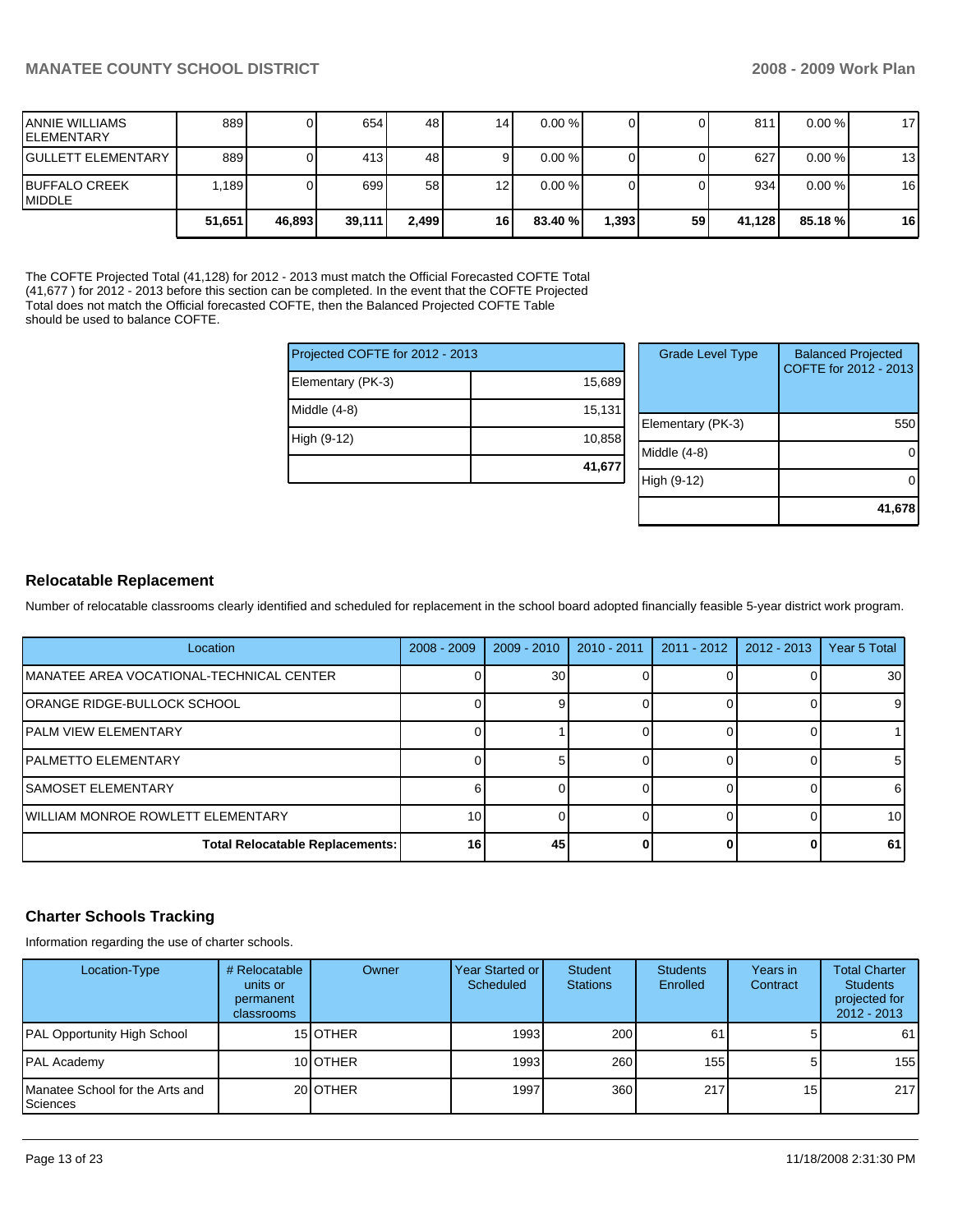| Manatee School of the Arts                          |     | 50 <b>OTHER</b>  | 1998 | 960   | 1.072 | 1,160            |
|-----------------------------------------------------|-----|------------------|------|-------|-------|------------------|
| Bradenton Charter School                            |     | 14 OTHER         | 2000 | 250   | 148   | 148              |
| Richard Milburn Academy                             |     | 14 OTHER         | 2000 | 300   | 133   | 133              |
| <b>I</b> Oasis Middle School                        |     | 4 OTHER          | 2006 | 88    | 75    | 80               |
| Imagine Charter School of North<br><b>I</b> Manatee |     | 11 <b>JOTHER</b> | 2006 | 185   | 180   | 180 <sup>1</sup> |
| Imagine Charter School of East<br>Manatee           |     | 11 OTHER         | 2008 | 185   | 150   | 180 <sup>1</sup> |
|                                                     | 149 |                  |      | 2.788 | 2,191 | 2,314            |

# **Special Purpose Classrooms Tracking**

The number of classrooms that will be used for certain special purposes in the current year, by facility and type of classroom, that the district will, 1), not use for educational purposes, and 2), the co-teaching classrooms that are not open plan classrooms and will be used for educational purposes.

| School | <b>School Type</b>                   | # of Elementary<br>K-3 Classrooms I | # of Middle 4-8<br><b>Classrooms</b> | # of High $9-12$<br><b>Classrooms</b> | # of $ESE$<br>Classrooms | # of Combo<br><b>Classrooms</b> | Total<br><b>Classrooms</b> |
|--------|--------------------------------------|-------------------------------------|--------------------------------------|---------------------------------------|--------------------------|---------------------------------|----------------------------|
|        | <b>Total Educational Classrooms:</b> |                                     |                                      |                                       |                          |                                 | 01                         |
| School | School Type                          | # of Elementary<br>K-3 Classrooms I | # of Middle 4-8<br><b>Classrooms</b> | $#$ of High 9-12<br><b>Classrooms</b> | # of $ESE$<br>Classrooms | # of Combo<br><b>Classrooms</b> | Total<br><b>Classrooms</b> |
|        | <b>Total Co-Teaching Classrooms:</b> |                                     |                                      |                                       |                          |                                 | 01                         |

#### **Infrastructure Tracking**

**Necessary offsite infrastructure requirements resulting from expansions or new schools. This section should include infrastructure information related to capacity project schedules and other project schedules (Section 4).** 

None identified.

**Proposed location of planned facilities, whether those locations are consistent with the comprehensive plans of all affected local governments, and recommendations for infrastructure and other improvements to land adjacent to existing facilities. Provisions of 1013.33(12), (13) and (14) and 1013.36 must be addressed for new facilities planned within the 1st three years of the plan (Section 5).** 

New School - City of Palmetto��

Property has not been acquired therefore letter of consistency has not been received.

**Consistent with Comp Plan?** Yes

#### **Net New Classrooms**

The number of classrooms, by grade level and type of construction, that were added during the last fiscal year.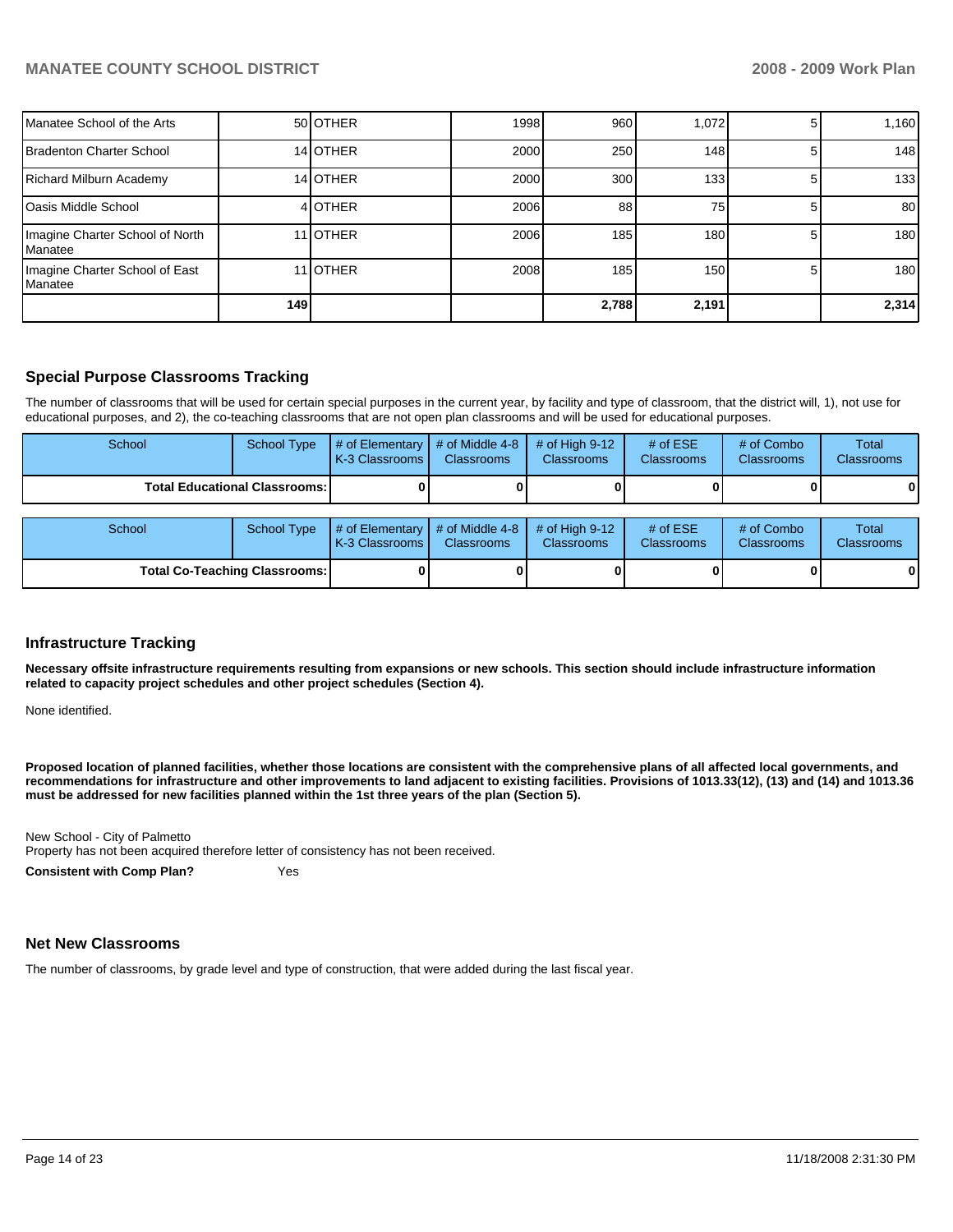| List the net new classrooms added in the 2007 - 2008 fiscal year.                                                                                       |                              |                                   |                                                                        |                        | year.                               |                            | List the net new classrooms to be added in the 2008 - 2009 fiscal |                        |
|---------------------------------------------------------------------------------------------------------------------------------------------------------|------------------------------|-----------------------------------|------------------------------------------------------------------------|------------------------|-------------------------------------|----------------------------|-------------------------------------------------------------------|------------------------|
| "Classrooms" is defined as capacity carrying classrooms that are added to increase<br>capacity to enable the district to meet the Class Size Amendment. |                              |                                   | Totals for fiscal year 2008 - 2009 should match totals in Section 15A. |                        |                                     |                            |                                                                   |                        |
| Location                                                                                                                                                | $2007 - 2008$ #<br>Permanent | $2007 - 2008$ #<br><b>Modular</b> | $2007 - 2008$ #<br>Relocatable                                         | $2007 - 2008$<br>Total | $2008 - 2009$ #<br><b>Permanent</b> | $2008 - 2009$ #<br>Modular | $2008 - 2009$ #<br>Relocatable                                    | $2008 - 2009$<br>Total |
| Elementary (PK-3)                                                                                                                                       |                              |                                   |                                                                        |                        | 50                                  |                            |                                                                   | 50                     |
| Middle (4-8)                                                                                                                                            |                              |                                   |                                                                        |                        |                                     |                            |                                                                   |                        |
| High (9-12)                                                                                                                                             |                              |                                   |                                                                        |                        |                                     |                            |                                                                   |                        |
|                                                                                                                                                         |                              |                                   |                                                                        |                        | 50                                  |                            |                                                                   | 50                     |

## **Relocatable Student Stations**

Number of students that will be educated in relocatable units, by school, in the current year, and the projected number of students for each of the years in the workplan.

| <b>Site</b>                        | 2008 - 2009 | 2009 - 2010    | 2010 - 2011 | 2011 - 2012 | 2012 - 2013    | 5 Year Average      |
|------------------------------------|-------------|----------------|-------------|-------------|----------------|---------------------|
| <b>BRADEN RIVER HIGH</b>           | $\Omega$    | $\Omega$       | $\Omega$    | $\Omega$    | $\Omega$       | $\overline{0}$      |
| <b>ANNA MARIA ELEMENTARY</b>       | 40          | 40             | 40          | 40          | 40             | 40                  |
| <b>BALLARD ELEMENTARY</b>          | 0           | $\mathbf 0$    | $\Omega$    | $\Omega$    | 0              | $\overline{0}$      |
| <b>BAYSHORE ELEMENTARY</b>         | 18          | 40             | 40          | 40          | 40             | 36                  |
| <b>DUETTE ELEMENTARY</b>           | $\Omega$    | $\mathbf 0$    | $\Omega$    | $\Omega$    | $\overline{0}$ | $\mathbf 0$         |
| MANATEE ELEMENTARY                 | $\Omega$    | $\mathbf 0$    | $\Omega$    | $\Omega$    | $\Omega$       | $\overline{0}$      |
| <b>TARA ELEMENTARY</b>             | 144         | 144            | 144         | 144         | 144            | 144                 |
| LOUISE ROGERS JOHNSON MIDDLE       | 37          | 37             | 37          | 37          | 37             | 37                  |
| <b>ELLENTON SCHOOL</b>             | 0           | $\mathbf 0$    | $\Omega$    | $\Omega$    | $\overline{0}$ | $\overline{0}$      |
| <b>FLORINE J ABEL ELEMENTARY</b>   | 0           | $\pmb{0}$      | $\mathbf 0$ | $\mathbf 0$ | $\overline{0}$ | $\mathsf{O}\xspace$ |
| <b>IDA M STEWART ELEMENTARY</b>    | $\Omega$    | $\mathbf 0$    | $\Omega$    | $\Omega$    | $\Omega$       | $\Omega$            |
| <b>WILLIAM H BASHAW ELEMENTARY</b> | 72          | 72             | 72          | 72          | 72             | 72                  |
| <b>BRADEN RIVER ELEMENTARY</b>     | 22          | 22             | 22          | 22          | 22             | 22                  |
| <b>BRADEN RIVER MIDDLE</b>         | 66          | 66             | 66          | 66          | 66             | 66                  |
| <b>SEA BREEZE ELEMENTARY</b>       | 22          | $\overline{0}$ | $\Omega$    | $\Omega$    | $\overline{0}$ | $\overline{4}$      |
| <b>IBLACKBURN ELEMENTARY</b>       | 61          | $\Omega$       | $\Omega$    | $\Omega$    | $\Omega$       | 12                  |
| <b>FRANCES WAKELAND ELEMENTARY</b> | 41          | 41             | 41          | 41          | 41             | 41                  |
| W D SUGG MIDDLE                    | 140         | 140            | 140         | 140         | 140            | 140                 |
| SARA SCOTT HARLLEE MIDDLE          | 60          | 60             | 60          | 60          | 60             | 60                  |
| <b>H S MOODY ELEMENTARY</b>        | 165         | 165            | 165         | 165         | 165            | 165                 |
| IMARTHA B KING MIDDLE              | $\Omega$    | $\Omega$       | $\Omega$    | $\Omega$    | $\mathbf 0$    | $\overline{0}$      |
| <b>IROBERT H PRINE ELEMENTARY</b>  | 5           | $\Omega$       | $\Omega$    | $\Omega$    | $\Omega$       | 1                   |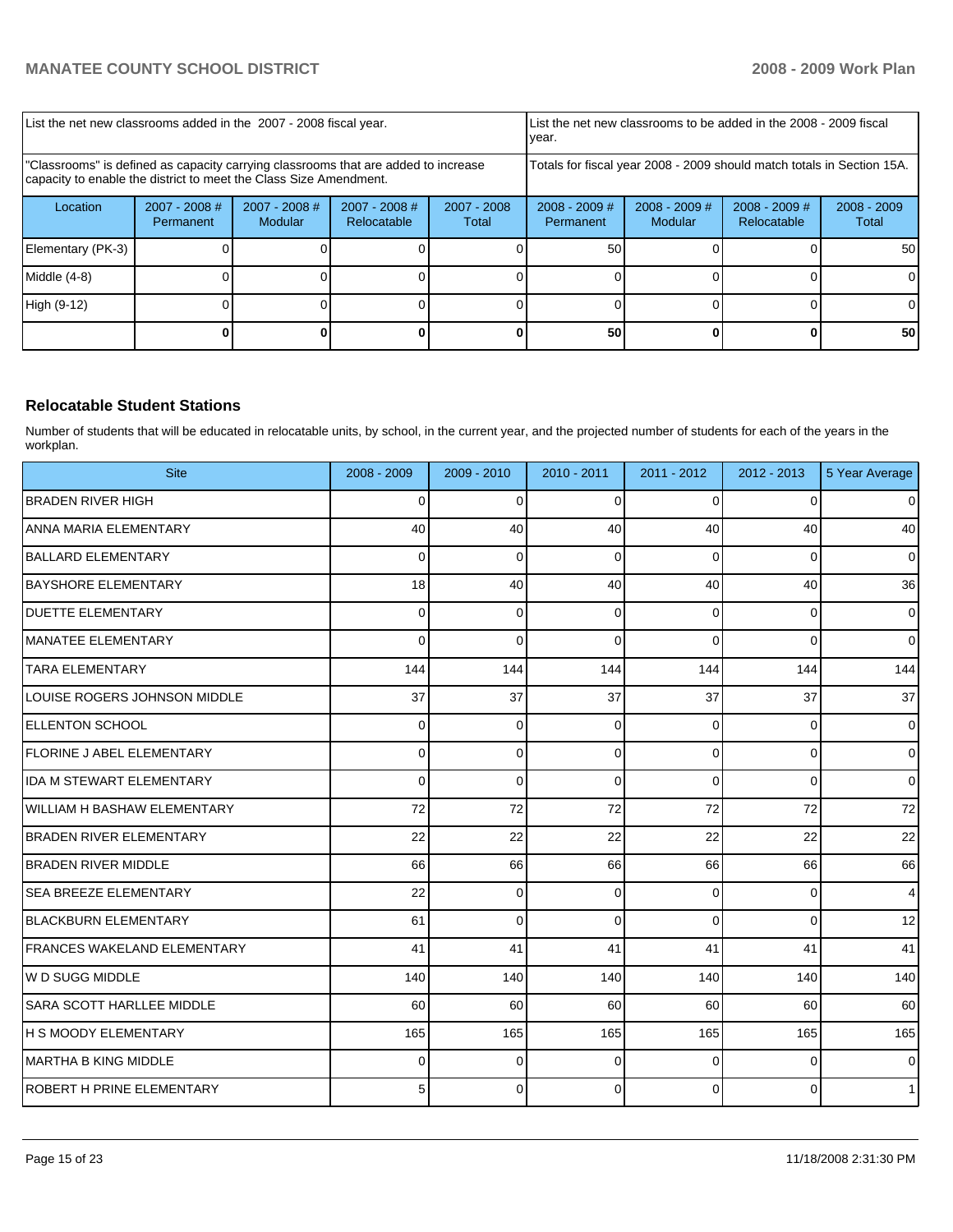| <b>BLANCHE H DAUGHTREY ELEMENTARY</b>               | $\overline{0}$ | 0           | 0           | $\overline{0}$ | 0           | $\overline{0}$ |
|-----------------------------------------------------|----------------|-------------|-------------|----------------|-------------|----------------|
| SAMOSET ELEMENTARY                                  | 156            | $\Omega$    | $\Omega$    | $\Omega$       | $\Omega$    | 31             |
| <b>SOUTHEAST SENIOR HIGH</b>                        | 192            | 192         | 192         | 192            | 192         | 192            |
| <b>LINCOLN MIDDLE</b>                               | 81             | 60          | 60          | 60             | 60          | 64             |
| JAMES TILLMAN ELEMENTARY                            | 60             | 60          | 60          | 60             | 60          | 60             |
| <b>BUFFALO CREEK MIDDLE</b>                         | $\Omega$       | $\Omega$    | $\Omega$    | $\Omega$       | $\Omega$    | $\overline{0}$ |
| <b>ORANGE RIDGE-BULLOCK SCHOOL</b>                  | 100            | 100         | 100         | 100            | 100         | 100            |
| PALM VIEW ELEMENTARY                                | 146            | 40          | 40          | 40             | 40          | 61             |
| PALMA SOLA ELEMENTARY                               | 5              | 5           | 5           | 5              | 5           | 5              |
| PALMETTO ELEMENTARY                                 | 18             | $\Omega$    | $\Omega$    | $\Omega$       | $\Omega$    | $\overline{4}$ |
| <b>PALMETTO SENIOR HIGH</b>                         | 202            | 202         | $\Omega$    | $\Omega$       | $\Omega$    | 81             |
| R DAN NOLAN MIDDLE                                  | 16             | 16          | 16          | 16             | 16          | 16             |
| <b>VIRGIL MILLS ELEMENTARY</b>                      | 76             | 100         | 100         | 100            | 100         | 95             |
| WILLIS ELEMENTARY                                   | $\Omega$       | 0           | $\Omega$    | $\Omega$       | $\Omega$    | $\overline{0}$ |
| <b>HORIZONS ACADEMY</b>                             | $\Omega$       | $\Omega$    | $\Omega$    | $\Omega$       | $\Omega$    | $\overline{0}$ |
| ANNIE WILLIAMS ELEMENTARY                           | $\Omega$       | $\Omega$    | $\Omega$    | $\Omega$       | $\Omega$    | $\overline{0}$ |
| <b>GULLETT ELEMENTARY</b>                           | $\Omega$       | $\Omega$    | $\Omega$    | $\Omega$       | $\Omega$    | $\overline{0}$ |
| <b>BAYSHORE SENIOR HIGH</b>                         | 125            | 25          | 25          | 25             | 25          | 45             |
| ELECTA ARCOTTE LEE MIDDLE                           | $\Omega$       | $\Omega$    | $\Omega$    | $\Omega$       | $\Omega$    | $\Omega$       |
| WILLIAM MONROE ROWLETT ELEMENTARY                   | 171            | $\Omega$    | $\Omega$    | $\Omega$       | $\Omega$    | 34             |
| MARJORIE G KINNAN ELEMENTARY                        | 155            | 155         | 155         | 155            | 155         | 155            |
| <b>GILBERT W MCNEAL ELEMENTARY</b>                  | $\Omega$       | 0           | $\Omega$    | $\Omega$       | $\Omega$    | $\overline{0}$ |
| <b>FREEDOM ELEMENTARY</b>                           | 146            | $\Omega$    | $\Omega$    | $\Omega$       | $\Omega$    | 29             |
| <b>CARLOS E HAILE MIDDLE</b>                        | 103            | 103         | 103         | 103            | 103         | 103            |
| LAKEWOOD RANCH SENIOR HIGH                          | 340            | 340         | 340         | 340            | 340         | 340            |
| <b>MANATEE SENIOR HIGH</b>                          | 249            | 360         | 80          | 80             | 80          | 170            |
| IMANATEE AREA VOCATIONAL-TECHNICAL<br><b>CENTER</b> | 488            | 415         | 415         | 415            | $\Omega$    | 347            |
| JESSIE P MILLER ELEMENTARY                          | $\overline{0}$ | $\mathbf 0$ | $\mathbf 0$ | $\overline{0}$ | $\mathbf 0$ | $\overline{0}$ |
| MYAKKA CITY ELEMENTARY                              | $\overline{0}$ | 0           | 0           | $\overline{0}$ | 0           | $\overline{0}$ |
| <b>ONECO ELEMENTARY</b>                             | $\overline{0}$ | $\mathbf 0$ | $\mathbf 0$ | $\overline{0}$ | $\Omega$    | $\overline{0}$ |
| <b>GENE WITT ELEMENTARY</b>                         | 66             | 66          | 66          | 66             | 66          | 66             |
| LINCOLN MEMORIAL ELEMENTARY LEASE BLDG              | $\mathbf 0$    | 0           | 0           | $\overline{0}$ | 0           | $\mathbf 0$    |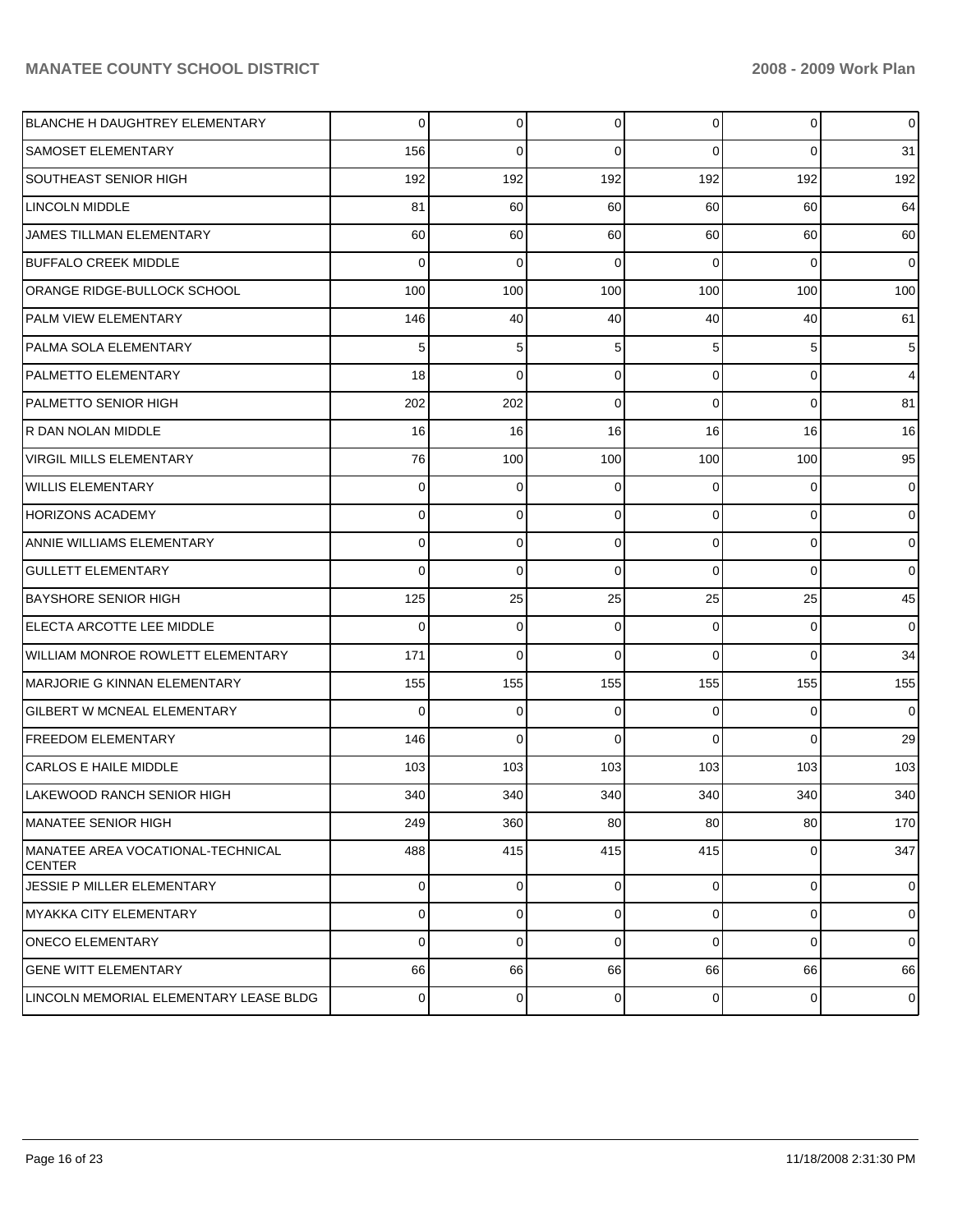| <b>Totals for MANATEE COUNTY SCHOOL DISTRICT</b>  |         |        |        |        |        |        |
|---------------------------------------------------|---------|--------|--------|--------|--------|--------|
| Total students in relocatables by year.           | 3,788   | 3,066  | 2,584  | 2,584  | 2.169  | 2.838  |
| Total number of COFTE students projected by year. | 39,395  | 39,507 | 39.940 | 40.652 | 41,677 | 40.234 |
| Percent in relocatables by year.                  | $10 \%$ | 8 % l  | 6%     | 6%     | 5 %l   | 7 %    |

## **Leased Facilities Tracking**

Exising leased facilities and plans for the acquisition of leased facilities, including the number of classrooms and student stations, as reported in the educational plant survey, that are planned in that location at the end of the five year workplan.

| Location                                 | # of Leased<br>Classrooms 2008 -<br>2009 | <b>FISH Student</b><br><b>Stations</b> | Owner               | # of Leased<br>Classrooms 2012 -<br>2013 | <b>FISH Student</b><br><b>Stations</b> |
|------------------------------------------|------------------------------------------|----------------------------------------|---------------------|------------------------------------------|----------------------------------------|
| MANATEE AREA VOCATIONAL-TECHNICAL CENTER | 9                                        | 207                                    | William Scotsman    | 0                                        |                                        |
| SARA SCOTT HARLLEE MIDDLE                |                                          |                                        | 15 William Scotsman | $\Omega$                                 |                                        |
| ANNA MARIA ELEMENTARY                    | $\Omega$                                 | ŋ                                      |                     | $\mathbf 0$                              |                                        |
| <b>BALLARD ELEMENTARY</b>                | 0                                        | 0                                      |                     | $\mathbf 0$                              |                                        |
| <b>BAYSHORE ELEMENTARY</b>               | 0                                        | $\Omega$                               |                     | $\mathbf 0$                              |                                        |
| <b>DUETTE ELEMENTARY</b>                 | $\Omega$                                 | $\Omega$                               |                     | $\Omega$                                 |                                        |
| MANATEE ELEMENTARY                       | 0                                        | 0                                      |                     | $\mathbf 0$                              |                                        |
| IMANATEE SENIOR HIGH                     | 0                                        | $\Omega$                               |                     | $\mathbf 0$                              |                                        |
| JESSIE P MILLER ELEMENTARY               | $\Omega$                                 | $\Omega$                               |                     | $\mathbf 0$                              |                                        |
| MYAKKA CITY ELEMENTARY                   | 0                                        | 0                                      |                     | $\mathbf 0$                              |                                        |
| <b>ONECO ELEMENTARY</b>                  | 0                                        | $\Omega$                               |                     | $\mathbf 0$                              |                                        |
| ORANGE RIDGE-BULLOCK SCHOOL              | $\Omega$                                 | $\Omega$                               |                     | $\Omega$                                 |                                        |
| <b>PALM VIEW ELEMENTARY</b>              | $\mathbf 0$                              | 0                                      |                     | $\mathbf 0$                              |                                        |
| PALMA SOLA ELEMENTARY                    | 0                                        | $\Omega$                               |                     | $\mathbf 0$                              |                                        |
| <b>PALMETTO ELEMENTARY</b>               | $\Omega$                                 | $\Omega$                               |                     | $\mathbf 0$                              |                                        |
| <b>PALMETTO SENIOR HIGH</b>              | 0                                        | 0                                      |                     | $\mathbf 0$                              |                                        |
| ROBERT H PRINE ELEMENTARY                | 0                                        | $\Omega$                               |                     | $\mathbf 0$                              |                                        |
| BLANCHE H DAUGHTREY ELEMENTARY           | $\Omega$                                 | $\Omega$                               |                     | $\Omega$                                 |                                        |
| SAMOSET ELEMENTARY                       | $\mathbf 0$                              | 0                                      |                     | $\mathbf 0$                              |                                        |
| <b>SOUTHEAST SENIOR HIGH</b>             | $\overline{0}$                           | $\Omega$                               |                     | $\mathbf 0$                              |                                        |
| <b>LINCOLN MIDDLE</b>                    | $\Omega$                                 | $\Omega$                               |                     | $\mathbf 0$                              |                                        |
| JAMES TILLMAN ELEMENTARY                 | 0                                        | 0                                      |                     | $\mathbf 0$                              |                                        |
| <b>BLACKBURN ELEMENTARY</b>              | $\overline{0}$                           | 0                                      |                     | $\mathbf 0$                              |                                        |
| FRANCES WAKELAND ELEMENTARY              | $\Omega$                                 | $\Omega$                               |                     | $\Omega$                                 |                                        |
| IW D SUGG MIDDLE                         | 0                                        | 0                                      |                     | $\mathbf 0$                              |                                        |
| H S MOODY ELEMENTARY                     | $\Omega$                                 | $\Omega$                               |                     | $\Omega$                                 |                                        |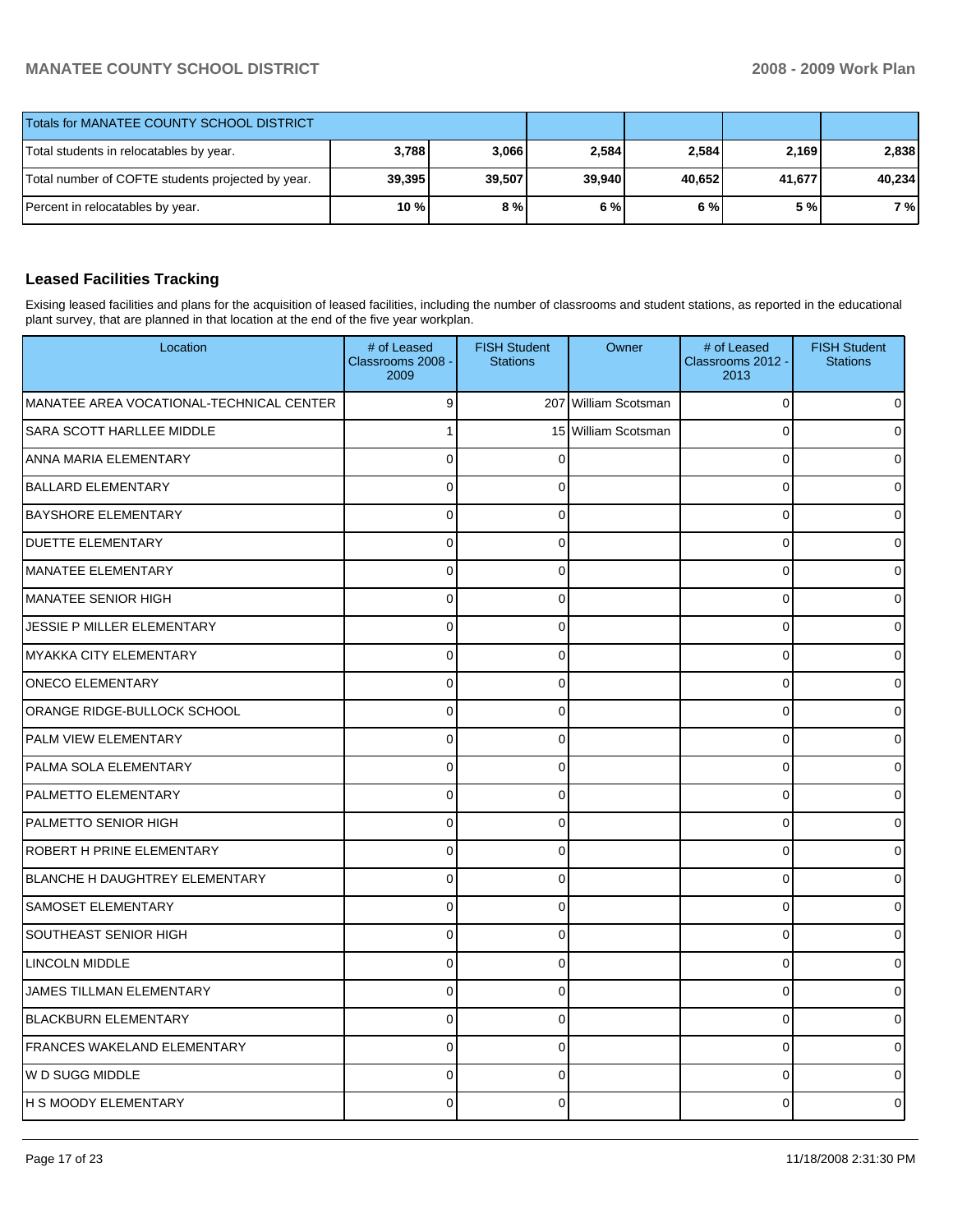| <b>MARTHA B KING MIDDLE</b>            | $\overline{0}$ | 0           | 0           | 0        |
|----------------------------------------|----------------|-------------|-------------|----------|
| <b>FLORINE J ABEL ELEMENTARY</b>       | $\mathbf 0$    | 0           | 0           | $\Omega$ |
| IDA M STEWART ELEMENTARY               | $\pmb{0}$      | $\Omega$    | 0           | 0        |
| WILLIAM H BASHAW ELEMENTARY            | $\mathbf 0$    | $\mathbf 0$ | $\mathbf 0$ | U        |
| <b>BRADEN RIVER ELEMENTARY</b>         | $\mathbf 0$    | 0           | 0           | ი        |
| <b>BRADEN RIVER MIDDLE</b>             | $\mathbf 0$    | 0           | 0           |          |
| <b>SEA BREEZE ELEMENTARY</b>           | $\mathbf 0$    | $\pmb{0}$   | 0           | 0        |
| <b>TARA ELEMENTARY</b>                 | $\mathbf 0$    | $\mathbf 0$ | $\mathbf 0$ |          |
| LOUISE ROGERS JOHNSON MIDDLE           | $\mathbf 0$    | $\mathbf 0$ | $\mathbf 0$ | ∩        |
| <b>GENE WITT ELEMENTARY</b>            | $\mathbf 0$    | 0           | 0           | 0        |
| LINCOLN MEMORIAL ELEMENTARY LEASE BLDG | $\mathbf 0$    | $\mathbf 0$ | $\mathbf 0$ |          |
| <b>CARLOS E HAILE MIDDLE</b>           | $\mathbf 0$    | 0           | 0           | ი        |
| LAKEWOOD RANCH SENIOR HIGH             | $\mathbf 0$    | 0           | 0           |          |
| <b>BAYSHORE SENIOR HIGH</b>            | $\mathbf 0$    | $\pmb{0}$   | 0           | 0        |
| ELECTA ARCOTTE LEE MIDDLE              | $\mathbf 0$    | $\pmb{0}$   | $\mathbf 0$ |          |
| WILLIAM MONROE ROWLETT ELEMENTARY      | $\mathbf 0$    | $\mathbf 0$ | $\mathbf 0$ | ∩        |
| MARJORIE G KINNAN ELEMENTARY           | $\mathbf 0$    | 0           | 0           | 0        |
| GILBERT W MCNEAL ELEMENTARY            | $\mathbf 0$    | $\mathbf 0$ | $\mathbf 0$ |          |
| <b>FREEDOM ELEMENTARY</b>              | $\mathbf 0$    | 0           | 0           | ი        |
| <b>ELLENTON SCHOOL</b>                 | $\mathbf 0$    | 0           | 0           |          |
| R DAN NOLAN MIDDLE                     | $\mathbf 0$    | $\pmb{0}$   | 0           | 0        |
| <b>VIRGIL MILLS ELEMENTARY</b>         | $\pmb{0}$      | $\mathbf 0$ | $\mathbf 0$ |          |
| <b>BRADEN RIVER HIGH</b>               | $\mathbf 0$    | $\mathbf 0$ | $\mathbf 0$ | ∩        |
| <b>WILLIS ELEMENTARY</b>               | $\pmb{0}$      | 0           | 0           | $\Omega$ |
| <b>HORIZONS ACADEMY</b>                | $\mathbf 0$    | $\mathbf 0$ | $\mathbf 0$ | n        |
| ANNIE WILLIAMS ELEMENTARY              | $\mathbf 0$    | $\mathbf 0$ | 0           | 0        |
| <b>GULLETT ELEMENTARY</b>              | $\mathbf 0$    | 0           | 0           |          |
| <b>BUFFALO CREEK MIDDLE</b>            | $\mathbf 0$    | $\Omega$    | $\mathbf 0$ | ი        |
|                                        | 10             | 222         | $\bf{0}$    | 0        |

## **Failed Standard Relocatable Tracking**

Relocatable units currently reported by school, from FISH, and the number of relocatable units identified as 'Failed Standards'.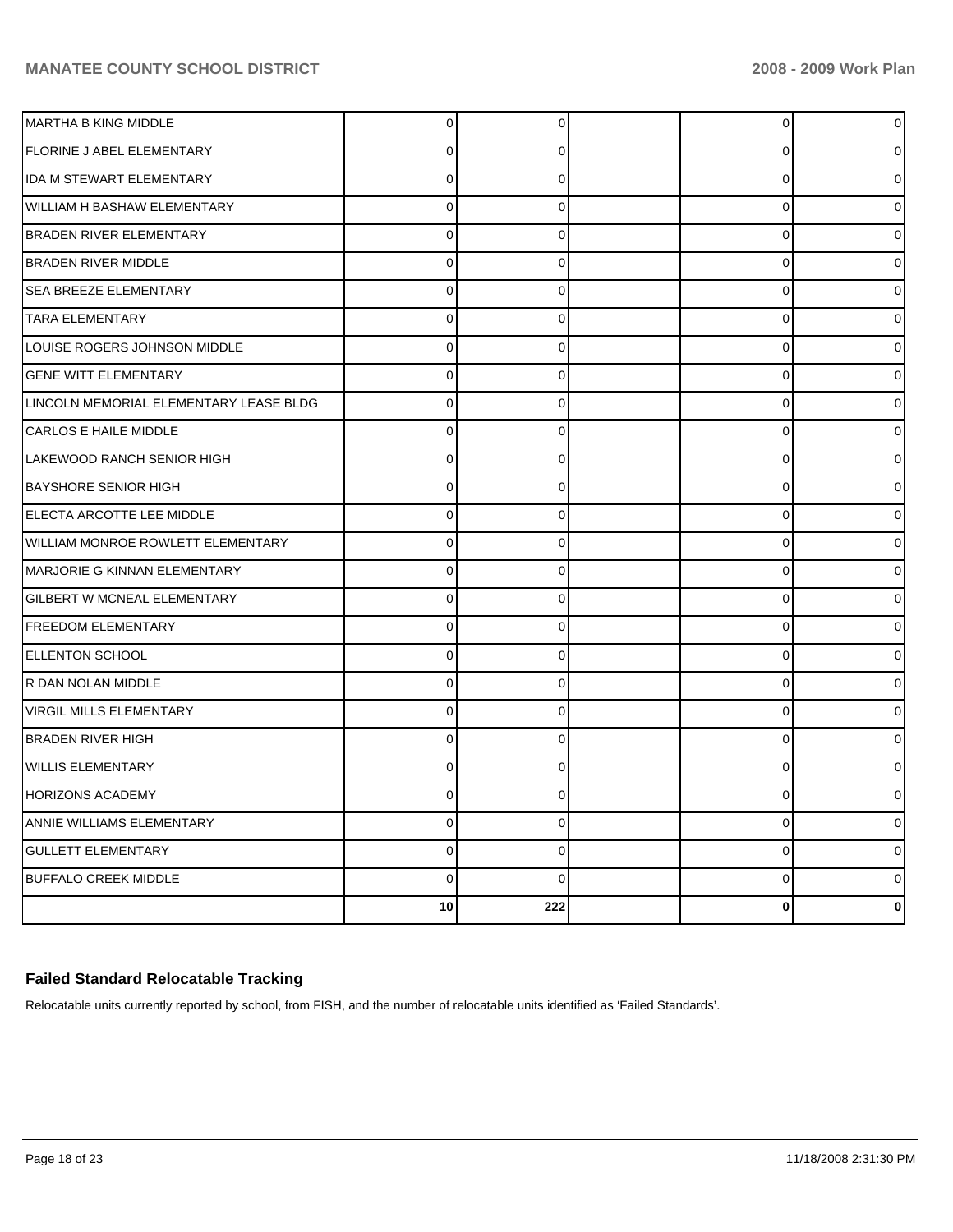Nothing reported for this section.

# **Planning**

#### **Class Size Reduction Planning**

**Plans approved by the school board that reduce the need for permanent student stations such as acceptable school capacity levels, redistricting, busing, year-round schools, charter schools, magnet schools, public-private partnerships, multitrack scheduling, grade level organization, block scheduling, or other alternatives.** 

The District has nine charter schools with a current enrollment of 2,200. The School Board approved the following school capacity levels: Elementary Schools 110% by School Service Area (SSA) of permanent FISH capacity; Middle Schools 105% by SSA of permanent FISH capacity; and High Schools 100% districtwide of permanent FISH capacity. Re-districting is contemplated to level capacity among district schools. The District also offers magnet schools and an extensive choice program to better utilize facilities within the District.

#### **School Closure Planning**

**Plans for the closure of any school, including plans for disposition of the facility or usage of facility space, and anticipated revenues.** 

No closures are currently approved.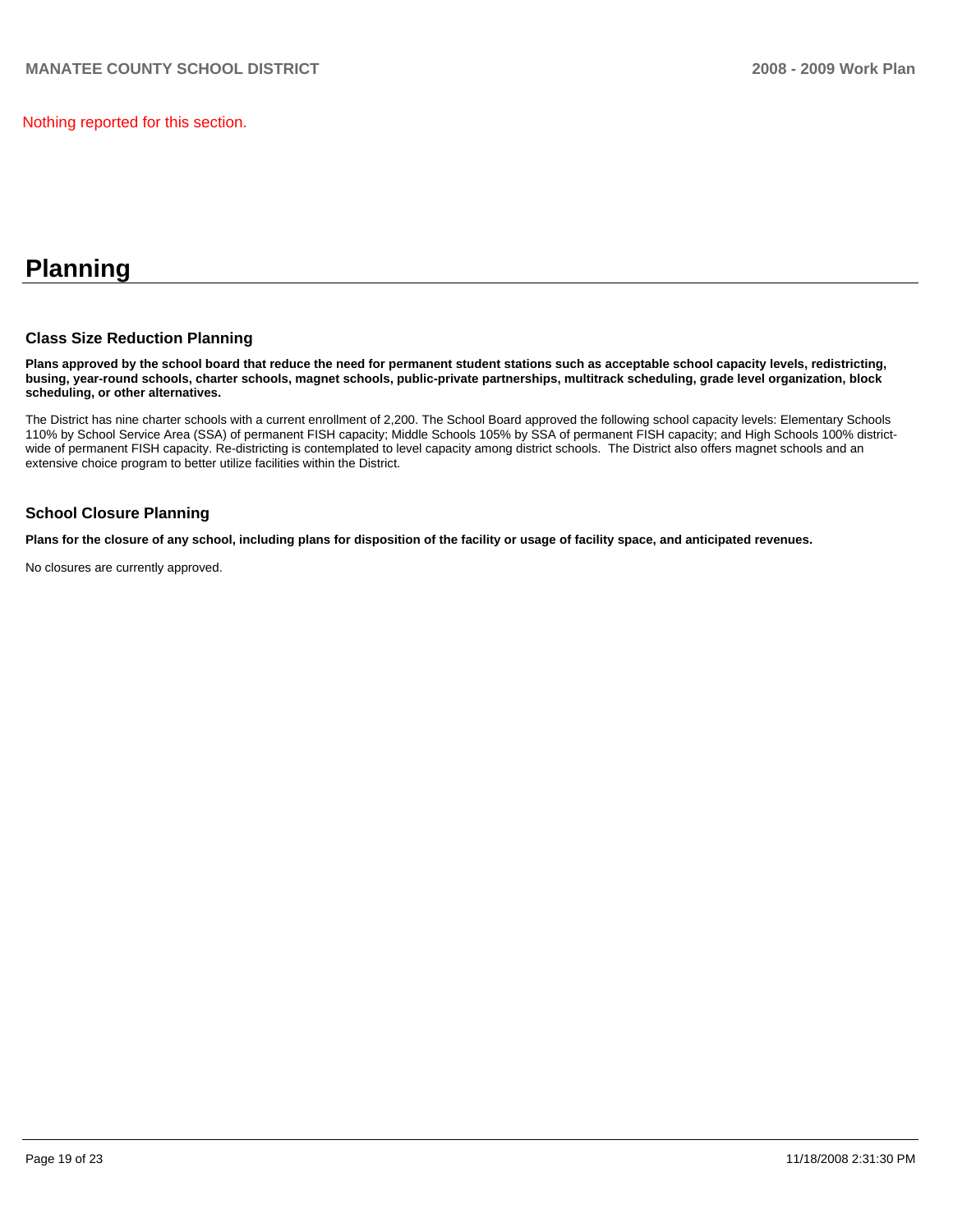# **Long Range Planning**

#### **Ten-Year Maintenance**

District projects and locations regarding the projected need for major renovation, repair, and maintenance projects within the district in years 6-10 beyond the projects plans detailed in the five years covered by the work plan.

| Project        | 2012 - 2013 / 2017 - 2018<br><b>Projected Cost</b> |
|----------------|----------------------------------------------------|
| Safety to Life | \$3,000,000                                        |
| Roofing        | \$8,100,000                                        |
| <b>HVAC</b>    | \$6,250,000                                        |
| Improvements   | \$9,650,000                                        |
| Painting       | \$4,000,000                                        |
| Flooring       | \$4,250,000                                        |
| Fencing        | \$375,000                                          |
| Parking        | \$1,000,000                                        |
| Electrical     | \$750,000                                          |
| Fire Alarm     | \$200,000                                          |
| <b>CCTV</b>    | \$250,000                                          |
|                | \$37,825,000                                       |

# **Ten-Year Capacity**

Schedule of capital outlay projects projected to ensure the availability of satisfactory student stations for the projected student enrollment in K-12 programs for the future 5 years beyond the 5-year district facilities work program.

| Project             | Location, Community, Quadrant or other<br>general location | 2012 - 2013 / 2017 - 2018<br><b>Projected Cost</b> |
|---------------------|------------------------------------------------------------|----------------------------------------------------|
| Elementary X1       | SSA <sub>1</sub>                                           | \$1,000,000                                        |
| Elementary X2       | SSA <sub>1</sub>                                           | \$1,000,000                                        |
| <b>Elementary D</b> | SSA <sub>1</sub>                                           | \$1,000,000                                        |
| High School XX1     | SSA <sub>2</sub>                                           | \$1,000,000                                        |
| Middle School X1    | SSA <sub>3</sub>                                           | \$1,000,000                                        |
|                     |                                                            | \$5,000,000                                        |

#### **Ten-Year Planned Utilization**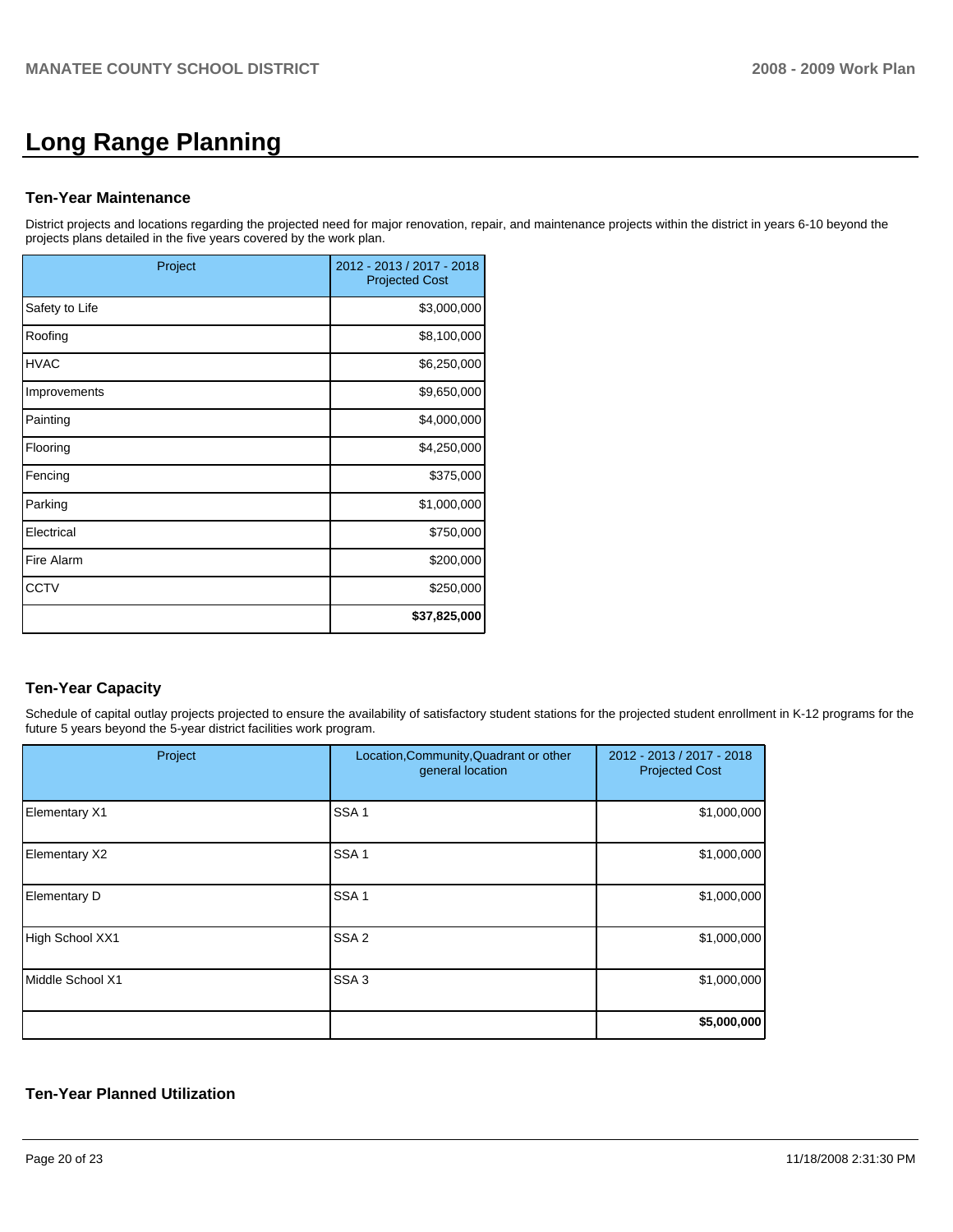Schedule of planned capital outlay projects identifying the standard grade groupings, capacities, and planned utilization rates of future educational facilities of the district for both permanent and relocatable facilities.

| <b>Grade Level Projections</b>    | <b>FISH</b><br>Student<br><b>Stations</b> | <b>Actual 2007 -</b><br><b>2008 FISH</b><br>Capacity | Actual<br>$2007 -$<br>2008<br><b>COFTE</b> | Actual 2007 - 2008<br><b>Utilization</b> | Actual 2008 - 2009 / 2017 - 2018 new<br>Student Capacity to be added/removed | Projected 2017<br><b>2018 COFTE</b> | Projected 2017 -<br>2018 Utilization |
|-----------------------------------|-------------------------------------------|------------------------------------------------------|--------------------------------------------|------------------------------------------|------------------------------------------------------------------------------|-------------------------------------|--------------------------------------|
| Elementary - District<br>l Totals | 26,817                                    | 26,817                                               | 20,062.60                                  | 74.81 %                                  | 6,165                                                                        | 26,259                              | 79.62 %                              |
| Middle - District Totals          | 11.789                                    | 10.611                                               | 8.146.17                                   | 76.77 %                                  | 1.450                                                                        | 9.654                               | 80.04 %                              |
| High - District Totals            | 13.246                                    | 12,585                                               | 10.265.97                                  | 81.57 %                                  | 1,825                                                                        | 12.077                              | 83.81 %                              |
| Other - ESE, etc                  | 2.185                                     | 2,523                                                | 636.07                                     | 25.21 %                                  | $-263$                                                                       |                                     | 0.00%                                |
|                                   | 54,037                                    | 52,536                                               | 39,110.81                                  | 74.45 %                                  | 9,177                                                                        | 47,990                              | 77.76 %                              |

#### **Ten-Year Infrastructure Planning**

**Proposed Location of Planned New, Remodeled, or New Additions to Facilities in 06 thru 10 out years (Section 28).** 

Elementary X1 SSA 1 Elementary X2 SSA 1<br>Elementary "D" SSA 1 Elementary "D" Middle School X1 SSA 3 High School XX1 SSA 2

Plans for closure of any school, including plans for disposition of the facility or usage of facility space, and anticipated revenues in the 06 thru 10 out **years (Section 29).** 

No school closures proposed at this time for this time period.

#### **Twenty-Year Maintenance**

District projects and locations regarding the projected need for major renovation, repair, and maintenance projects within the district in years 11-20 beyond the projects plans detailed in the five years covered by the work plan.

| Project        | 2017 - 2018 / 2027 - 2028 Projected Cost |
|----------------|------------------------------------------|
| Safety to Life | \$6,000,000                              |
| Roofing        | \$16,200,000                             |
| <b>HVAC</b>    | \$12,500,000                             |
| Improvements   | \$19,300,000                             |
| Painting       | \$8,000,000                              |
| Flooring       | \$8,500,000                              |
| Fencing        | \$750,000                                |
| Parking        | \$2,000,000                              |
| Electrical     | \$1,500,000                              |
| Fire Alarm     | \$400,000                                |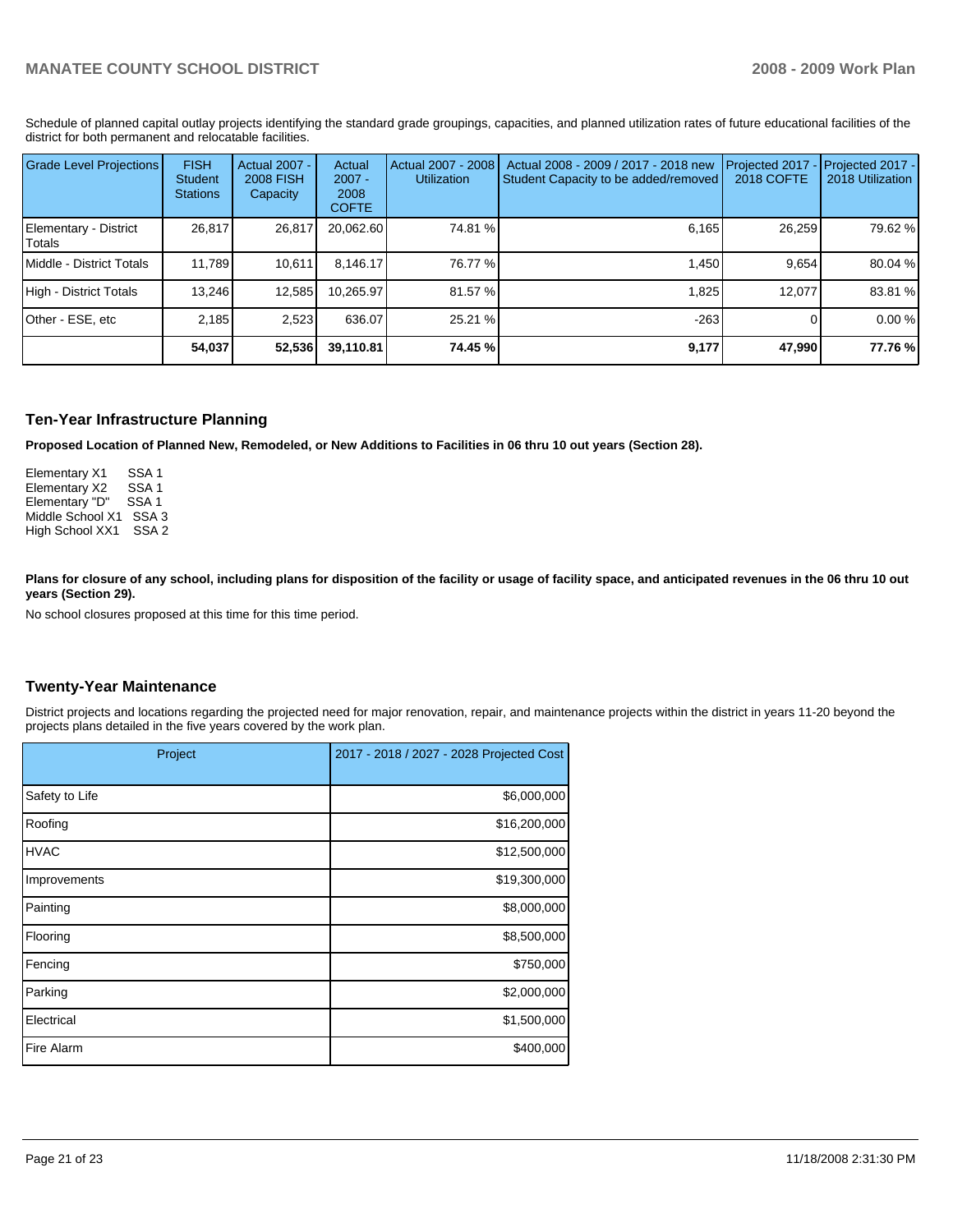| ICCTV | \$500,000    |
|-------|--------------|
|       | \$75,650,000 |

# **Twenty-Year Capacity**

Schedule of capital outlay projects projected to ensure the availability of satisfactory student stations for the projected student enrollment in K-12 programs for the future 11-20 years beyond the 5-year district facilities work program.

| Project              | Location, Community, Quadrant or other<br>general location | 2017 - 2018 / 2027 - 2028<br><b>Projected Cost</b> |
|----------------------|------------------------------------------------------------|----------------------------------------------------|
| Elementary X3        | SSA <sub>1</sub>                                           | \$1,000,000                                        |
| <b>Elementary X4</b> | SSA <sub>2</sub>                                           | \$1,000,000                                        |
| Elementary X5        | SSA <sub>3</sub>                                           | \$1,000,000                                        |
| Elementary X6        | SSA <sub>1</sub>                                           | \$1,000,000                                        |
| Elementary X7        | SSA <sub>1</sub>                                           | \$1,000,000                                        |
| Elementary X8        | SSA <sub>2</sub>                                           | \$1,000,000                                        |
| Elementary X9        | SSA <sub>1</sub>                                           | \$1,000,000                                        |
| Middle X2            | SSA <sub>1</sub>                                           | \$1,000,000                                        |
| Middle X3            | SSA <sub>2</sub>                                           | \$1,000,000                                        |
| High XX2             | SSA <sub>1</sub>                                           | \$1,000,000                                        |
| High XX3             | SSA <sub>2</sub>                                           | \$1,000,000                                        |
|                      |                                                            | \$11,000,000                                       |

## **Twenty-Year Planned Utilization**

Schedule of planned capital outlay projects identifying the standard grade groupings, capacities, and planned utilization rates of future educational facilities of the district for both permanent and relocatable facilities.

| <b>Grade Level Projections</b>  | <b>FISH</b><br><b>Student</b><br><b>Stations</b> | Actual 2007 -<br><b>2008 FISH</b><br>Capacity | Actual<br>$2007 -$<br>2008<br><b>COFTE</b> | Actual 2007 - 2008  <br><b>Utilization</b> | Actual 2008 - 2009 / 2027 - 2028 new<br>Student Capacity to be added/removed | 2028 COFTE | Projected 2027 - Projected 2027 -<br>2028 Utilization |
|---------------------------------|--------------------------------------------------|-----------------------------------------------|--------------------------------------------|--------------------------------------------|------------------------------------------------------------------------------|------------|-------------------------------------------------------|
| Elementary - District<br>Totals | 26.817                                           | 26.817                                        | 20.062.60                                  | 74.81 %                                    | 11.765                                                                       | 31.859     | 82.57 %                                               |
| Middle - District Totals        | 11.789                                           | 10.611                                        | 8.146.17                                   | 76.77 %                                    | 5.740                                                                        | 13.944     | 85.28 %                                               |
| High - District Totals          | 13.246                                           | 12,585                                        | 10.265.97                                  | 81.57 %                                    | 4,885                                                                        | 15.137     | 86.65 %                                               |